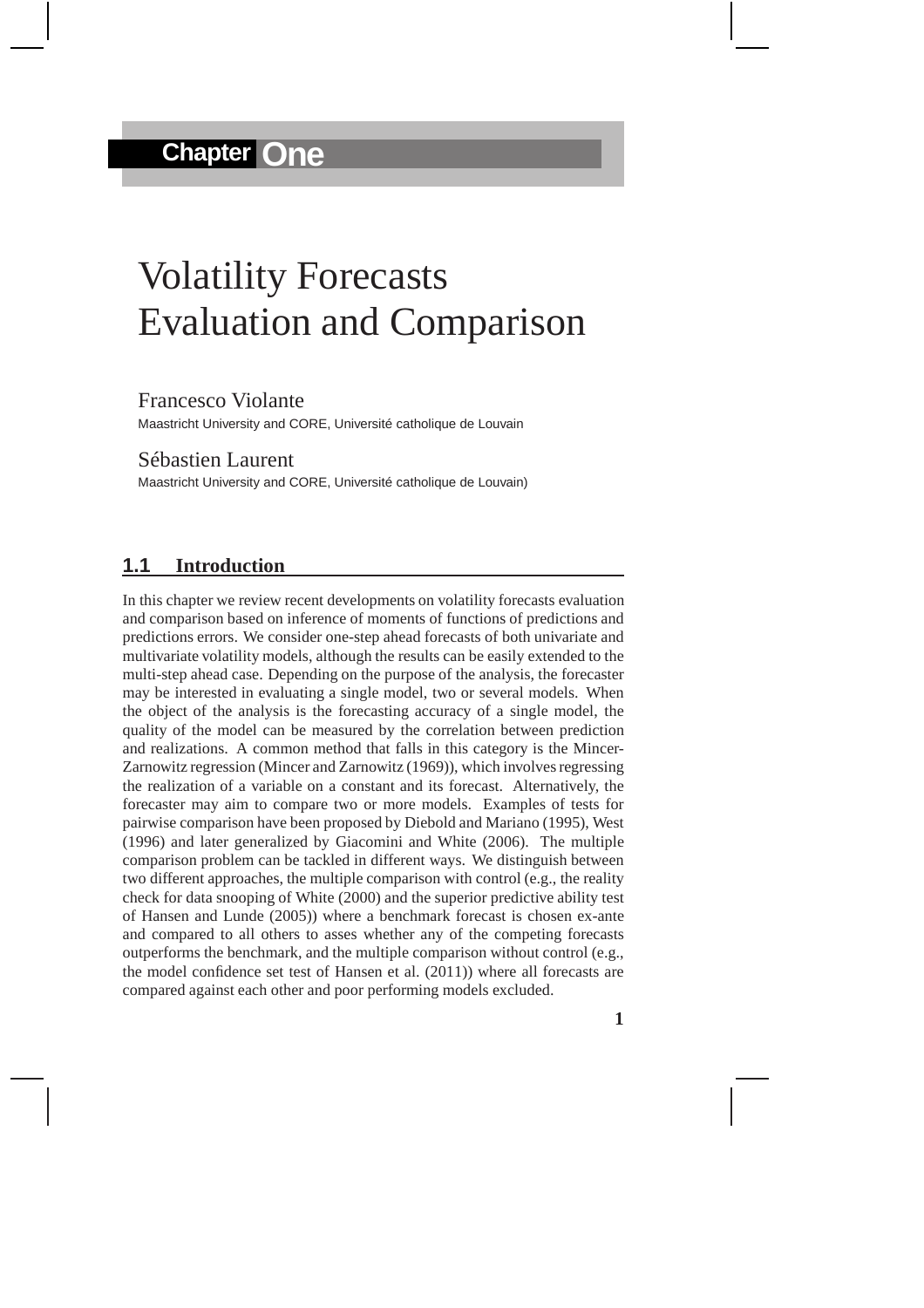A common problem in the evaluation of point forecasts is the comparison of nested models. In fact, depending on the forecasting scheme used to produce the sequence of out-of-sample observations, most of the tests for predictive ability discussed here may not apply, in the sense that the distribution under the null turns out to be degenerate in some cases and the test may suffer from serious size distortions. In this chapter we consider the three most commonly used forecasting schemes (West (2006)). Let us denote by  $T + T$  the total sample size, where  $T$  is the estimation sample and  $T$  is the forecast evaluation sample. In the recursive scheme the sample used to estimate the parameters of the model grows as the forecaster makes predictions for successive observations, i.e. at each step  $i = 1, ..., T - 1$  the forecast is based on all past information. In the rolling scheme the sequence of  $T$  forecasts is based on parameters estimated using a rolling sample of fixed size  $\mathcal T$ . In the fixed scheme the parameters of the model are estimated only once using data from 1 to  $\mathcal T$ . Then, the estimates are used to generate all forecasts, i.e., at each step,  $T + 1, T + 2, ..., T + T - 1$ , only the data are updated with the new information.

In this chapter we essentially focus on the rolling and fixed forecasting schemes. In fact, as will be discussed in the following sections, the recursive scheme can be problematic when evaluating forecasts generated by nested models. Furthermore, the rolling and fixed scheme, other than allowing for the comparison of nested models, (Giacomini and White (2006)) also present other advantages. The rolling scheme is, in fact, rather appealing in case of heterogeneneity of the data or parameter drifts that cannot be easily modeled explicitly, whereas the fixed scheme can be useful when it is difficult to carry out parameter estimation. This is often the case, for instance, when comparing multivariate volatility models, where the large number of parameters makes the rolling scheme computationally challenging and time consuming, see Laurent et al. (2011) for an example where a combination of rolling and fixed schemes is used. A number of examples of applications using each of the three schemes can be found in West (2006).

Another problem, which characterizes the comparison of volatility forecasts, is the fact that the target variable is latent. Thus, the evaluation of forecasts or forecasts errors has to be done with respect to some ex-post estimator. Typically, this problem is solved by using a conditionally unbiased (and possibly consistent) estimator as, for example, the squared innovations, the realized volatility or kernels, see Andersen and Bollerslev (1998) and the further developments by Barndorff-Nielsen and Shephard (2002), Zhang et al. (2004), Zhou (1996), Barndorff-Nielsen et al. (2008a) among the others, and their multivariate extension, see Andersen et al. (2003), Barndorff-Nielsen et al. (2008b) and Hansen and Lunde (2006b), or yet range based variance estimators, see Parkinson (1980), Garman and Klass (1980) and Brandt and Diebold (2006). In the reminder of the chapter we refer to the ex-post volatility estimator as the volatility proxy. However, it is not always true that using a conditionally unbiased proxy will lead, asymptotically, to the same outcome that would be obtained if the true volatility was observed. Hansen and Lunde (2006a) show that when the evaluation is based on a target observed with error, the choice of the evaluation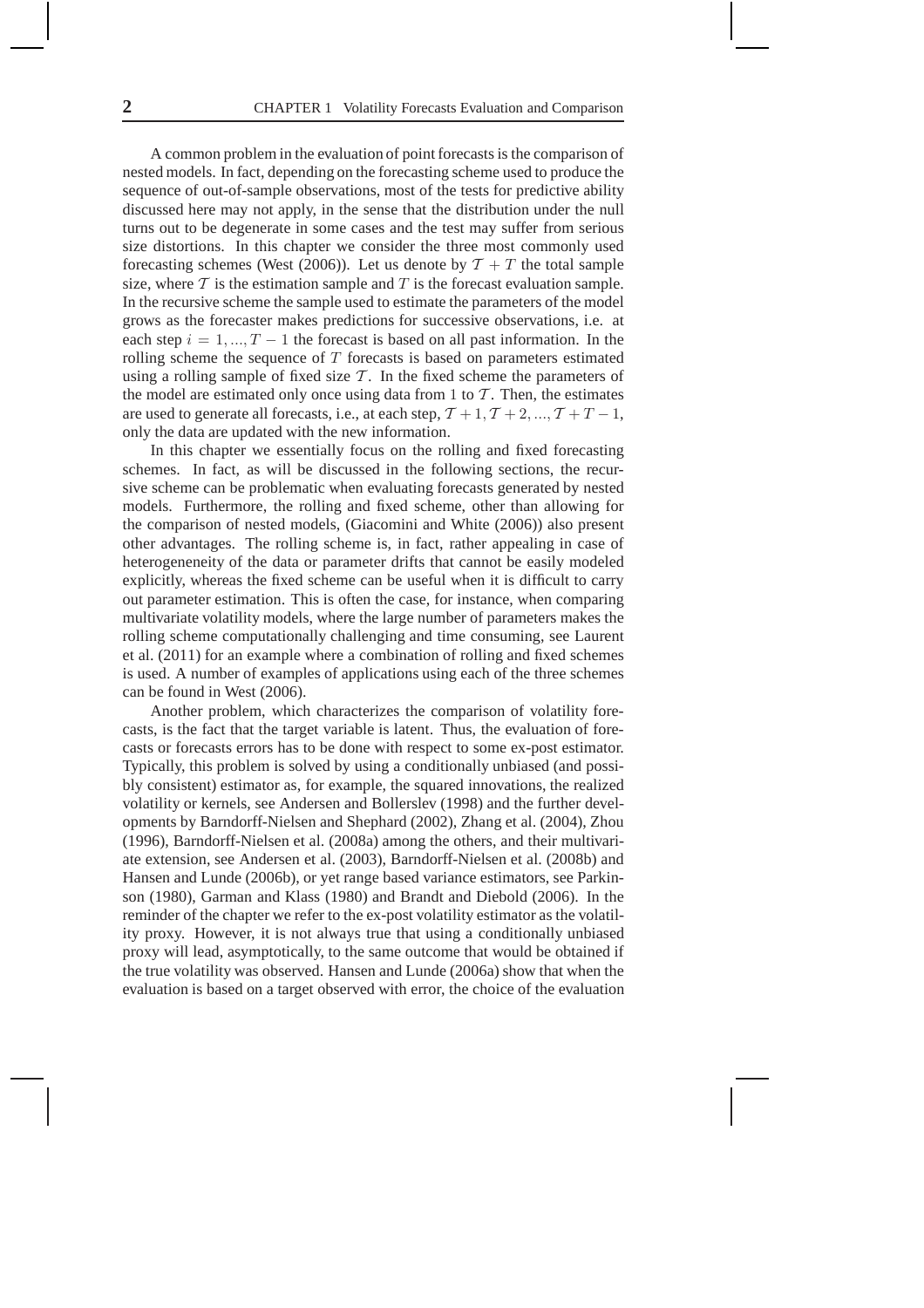criterion becomes critical in order to avoid a distorted outcome. The problem of consistency, sometimes referred to as robustness, of the ordering between two or more volatility forecasts has been further developed in Patton (2009), Patton and Sheppard (2009) and Laurent et al. (2009).

Finally, since in most methods discussed here, the evaluation of volatility forecasts relies, more or less explicitly, on the ranking implied by a statistical loss function and on the choice of a volatility proxy, we discuss the properties of a number of admissible loss functions and elaborate on the value of high precision proxies. In particular, if the ranking is non-robust to the noise in the proxy (i.e. is subject to potential distortions) the inference on models' predictive accuracy will be incorrect even if the testing procedure is formally valid. If instead the ranking is robust, the presence of noise in the proxy is likely to affect the power of the test, but not its asymptotic size.

The rest of the chapter is organized as follows. In Section 1.2, we introduce the basic notation used throughout the chapter. In Section 1.3, we discuss the evaluation of the predictive accuracy of single forecasts. In Section 1.4, we introduce the problem of forecast evaluation under imperfect volatility proxies and provide a number of admissible loss functions. In Sections 1.5 and 1.6, we discuss methods for pairwise and multiple forecast comparison respectively. In Section 1.7 we illustrate using artificial data the latent variable problem and its impact on the inference on forecast accuracy. In Sections 1.8, we conclude and discuss directions for further research.

#### **1.2 Notation**

We now introduce the basic notation and definitions used throughout the chapter. Let define  $t = 1, ..., T$  the time index of the forecast sample of size T. Let  $r_t$  be a scalar random variable whose conditional variance,  $E[r_t^2|\Im_{t-1}] =$  $E_{t-1}[r_t^2] = \sigma_t$ , is of interest (to simplify the exposition, we assume that  $E[r_t|\Im_{t-1}] = E_{t-1}[r_t] = 0$ . The set  $\Im_{t-1}$  denotes the information set at time  $t-1$  and contains, for instance, past realizations of  $r_t$ . In financial applications,  $r_t$  typically represents a sequence of returns, i.e. first difference of logarithmic prices, of some financial asset. We also assume that  $r_t|\Im_{t-1} \sim F(0, \sigma_t)$ , where  $F$  is some distribution with zero mean and finite variance. The (set of) variance forecast(s) (sometimes referred to as models) is denoted by  $h_t$  ( $h_{k,t} \in \mathcal{H}$ ,  $k = 1, \dots, m$  when there are more than one model).

In the multivariate case the variable of interest is the variance matrix, denoted  $\Sigma_t = E_{t-1}[\mathbf{r}_t \mathbf{r}'_t]$  where  $\mathbf{r}_t$  is a ( $N \times 1$ ) random vector with  $\mathbf{r}_t | \Im_{t-1} \sim$  $F(\mathbf{0}, \Sigma_t)$  and  $\Sigma_t$ , whose typical element indexed by  $i, j = 1, ..., N$  is denoted  $\sigma_{ij,t}$ , is symmetric and positive definite. The volatility forecasts are denoted  $H_{k,t} \in \mathcal{H}^{N \times N}$ , with typical element  $h_{ij,k,t}$ ,  $i, j = 1,...,N$ , where  $\mathcal{H}^{N \times N}$  is a compact subset of the space of symmetric and positive definite matrices  $R_{++}^{N \times N}$ .

The forecast accuracy is usually evaluated by means of a loss function denoted as  $L: R_{++} \times \mathcal{H} \to R^+$  where  $R_+$  and  $R_{++}$  correspond respectively to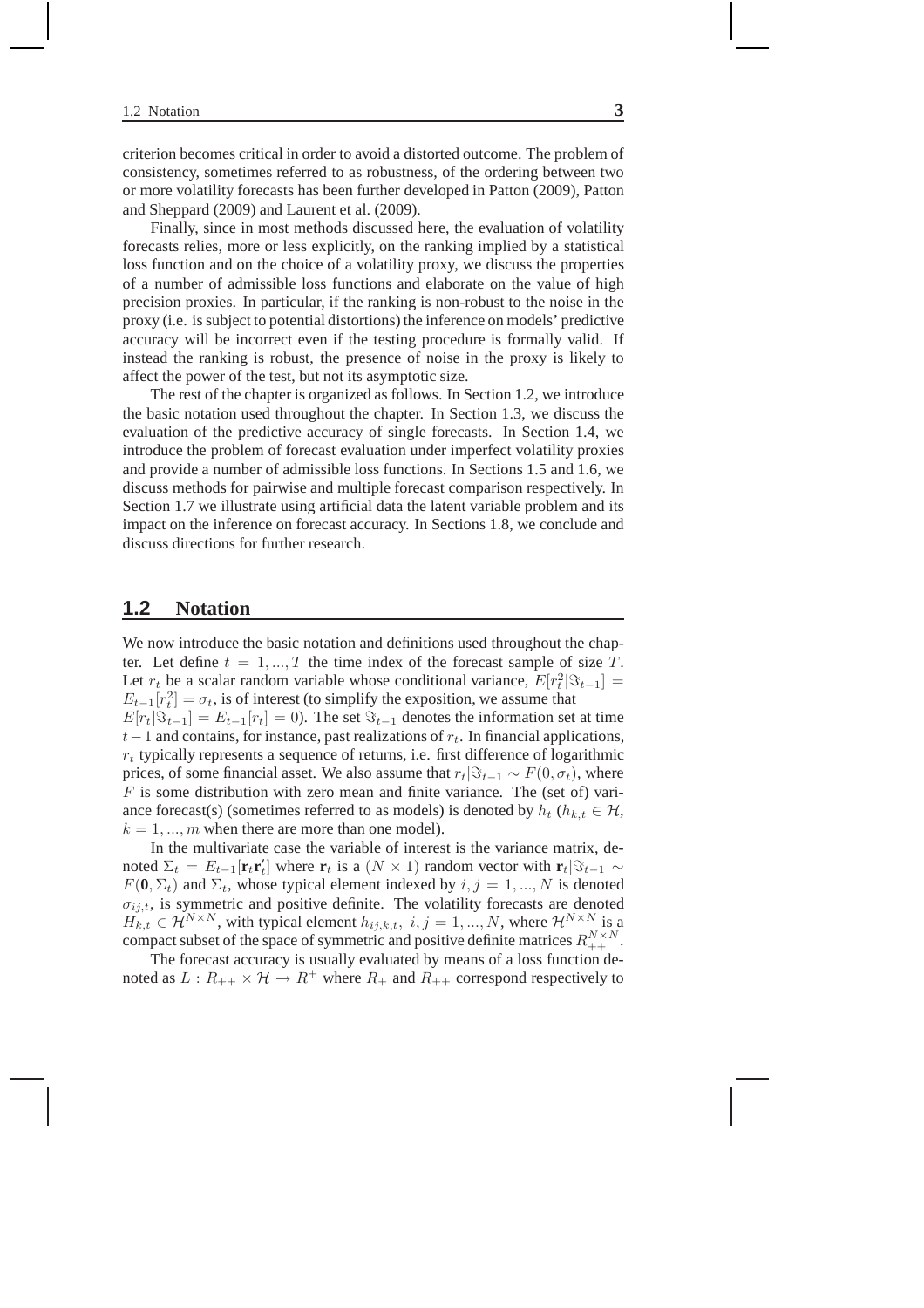the non-negative and positive portions of the real line and  $H$  is a compact subset of  $R_{++}$  identifying the set of volatility forecasts. In the multivariate case, the loss is defined as  $L: R_{++}^{N \times N} \times \mathcal{H}^{N \times N} \to R^+$ . Note that, both in the univariate and multivariate cases, the first argument of the loss function is the true variance or some proxy of it, whereas the second is a volatility forecast.

As underlined in the previous section, due to the latent nature of the variable of interest, the evaluation of the model forecasts has to rely on a volatility proxy, denoted  $\hat{\sigma}_t$  and  $\hat{\Sigma}_t$  respectively in the univariate and multivariate cases. The only property that we require for the volatility proxy is conditional unbiasedness, i.e.,  $E_{t-1}[\hat{\sigma}_t] = \sigma_t$  and  $E_{t-1}[\hat{\Sigma}_t] = \Sigma_t \ \forall t$ , respectively. Throughout the chapter, we consider the forecasts as observable. However, the forecasts may be biased or inaccurate in any way (e.g., due to parameter uncertainty, misspecification, etc.). About the volatility proxy, if not otherwise stated, we only assume that at least one conditionally unbiased proxy is available. In some specific cases we also require the stronger assumption of consistency or the availability of a sequence of proxies that can be ordered in terms of their accuracy.

A simple variance proxy commonly used in the financial literature is the squared return, or the outer product of the return vector in the multivariate case. However, we discourage the use of such estimator for two reasons. First, although, under mild hypotheses, such proxy is conditionally unbiased for the latent variance, it is extremely noisy, which makes it unsuited in many situations. In fact, the scarce informative content of the volatility proxy could render difficult to asses the statistical relevance of the forecast performances and thus to discriminate between them. Second, even for the smallest multivariate dimension,  $N = 2$ , this proxy violates the positive definiteness requirement for the volatility proxy. Other variance proxies based on realized moments are discussed in Andersen and Bollerslev (1998), Barndorff-Nielsen and Shephard (2002), Zhang et al. (2004), Zhou (1996), Andersen et al. (2003), Hansen and Lunde (2006b), Barndorff-Nielsen et al. (2008a) and Barndorff-Nielsen et al. (2008b), among the others. Range based variance estimators can be found in Parkinson (1980), Garman and Klass (1980) and Brandt and Diebold (2006).

#### **1.3 Single forecast evaluation**

A simple method for evaluating the accuracy of a volatility forecast is the well known Mincer-Zarnowitz (MZ) regression, see Mincer and Zarnowitz (1969). This approach requires the estimation of the coefficients of a regression of the target on a constant and a time series of forecasts, i.e.

$$
\sigma_t = \alpha + \beta h_t + \epsilon_t \qquad \forall t = 1, ..., T. \tag{1.1}
$$

The null hypothesis of optimality of the forecast can be written as  $H^0$ :  $\alpha =$  $0 \cup \beta = 1$ . Given the latent nature of the target variable, the regression in (1.1) is unfeasible. Substituting the true variance by some conditionally unbiased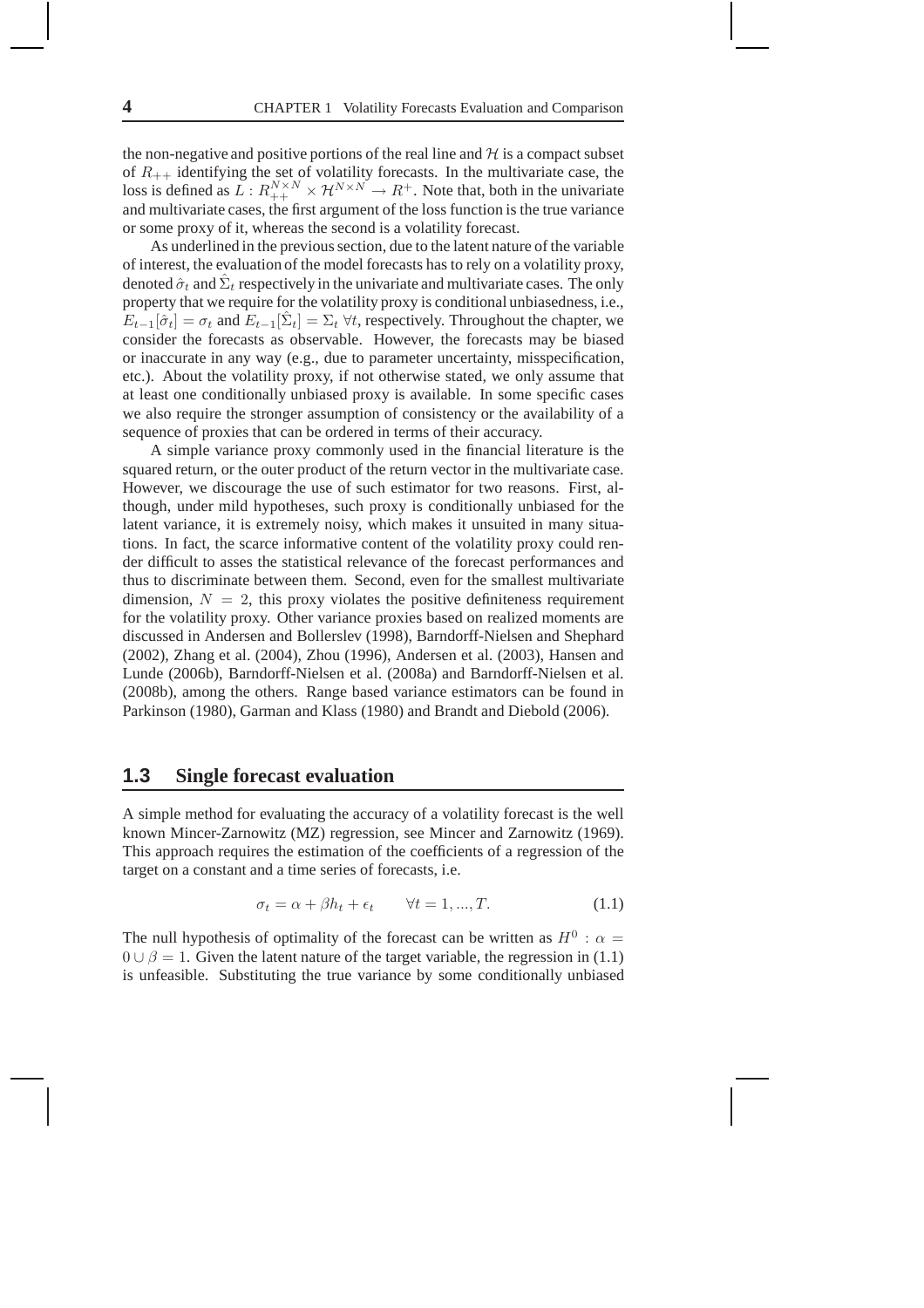proxy,  $\hat{\sigma}_t = \sigma_t + \eta_t$  with  $E_{t-1}[\eta_t] = 0$ , we can rewrite (1.1) as

$$
\hat{\sigma_t} = \alpha + \beta h_t + e_t, \tag{1.2}
$$

where the innovation are  $e_t = \eta_t + \epsilon_t$ . Since  $\hat{\sigma}_t$  is a conditionally unbiased estimator of the true variance then (1.2) yields unbiased estimates of  $\alpha$  and  $\beta$ . The MZ regression allows to evaluate two different aspects of the volatility forecast. First, the MZ regression allows to test the presence of systematic overor under-predictions, that is whether the forecast is biased, by testing the joint hypothesis  $H^0$ :  $\alpha = 0 \cup \beta = 1$ . Second, being the  $R^2$  of (1.2) an indicator of the correlation between the realization and the forecast, it can be used as evaluation criterion of the accuracy of the forecast.

Since the variance of the innovation term  $e_t$  in (1.2) depends on the accuracy of the volatility proxy, when a high quality proxy is available, the regression parameters are estimated more accurately. Also the  $R<sup>2</sup>$  of the regression in (1.2),  $1 - Cov(\hat{\sigma_t}, h_t)^2 / (Var(\hat{\sigma_t})Var(h_t))$ , results penalized as the quality of the proxy deteriorates, see Andersen and Bollerslev (1998) for an analytical example.

The  $R<sup>2</sup>$  of the MZ regression has often been used as a criterion for ordering over a set of volatility forecasts, see Andersen and Bollerslev (1998) and Andersen et al. (2003) for instance. Furthermore, to respond to the concern that few extreme observations can drive the forecast evaluation, many authors have argued in favor of MZ regressions on transformations of  $\sigma_t$  (and consequently  $\hat{\sigma}_t$  and  $h_t$ ), for instance  $\log(\hat{\sigma}_t)$  on  $\log(h_t)$  or  $|r_t|$  on  $\sqrt{h_t}$ , see Pagan and Schwert (1990), Jorion (1995), Bollerslev and Wright (2001) among others for some examples.

Although appealing, this approach suffers from an important weakness. In fact, as pointed out by Andersen et al. (2005), transformed unbiased forecasts for the latent variance are not generally unbiased for the transformed proxy,  $\hat{\sigma}_t$ . However, allowing for  $\alpha \neq 0$  and/or  $\beta \neq 1$  in the MZ regression of the volatility proxy on the transformed forecasts explicitly corrects what would appear as signal of bias in the forecasts. Analytical examples under different distributional assumption for the volatility proxy can be found in Patton and Sheppard (2009). It is important to point out that these drawbacks are only due to the substitution of the true volatility by the proxy. For the unfeasible transformed regression, i.e., if the true volatility was observable, the null  $H^0$ :  $\alpha = 0 \cup \beta = 1$  would still apply for the transformed regression.

Also related to the use of transformations of the variables of interest, Hansen and Lunde (2006a) show that, due to the latent variable problem, the  $R^2$  of the MZ regression based on transformed variables is not always adequate and may lead to a perverse ordering. They establish that a sufficient conditions for the  $R^2$  to be valid criterion is  $E_{t-1}[\sigma_t - \hat{\sigma}_t](\partial^i \phi(\sigma_t)/\partial \sigma_t^i) = c_i$  for some constant  $c_i$ ,  $\forall t = 1, 2, ...$  and  $i \in N$  and where  $\phi(.)$  represents the transformation of the dependent variable and the regressor, e.g., log, square, square root, etc. This condition validates the use of the MZ regression in level but also, for example, of the quadratic transformation, i.e.,  $\phi(x) = x^2$ , although in the latter case, as pointed out by Andersen et al. (2005), the quadratic transformation of an un-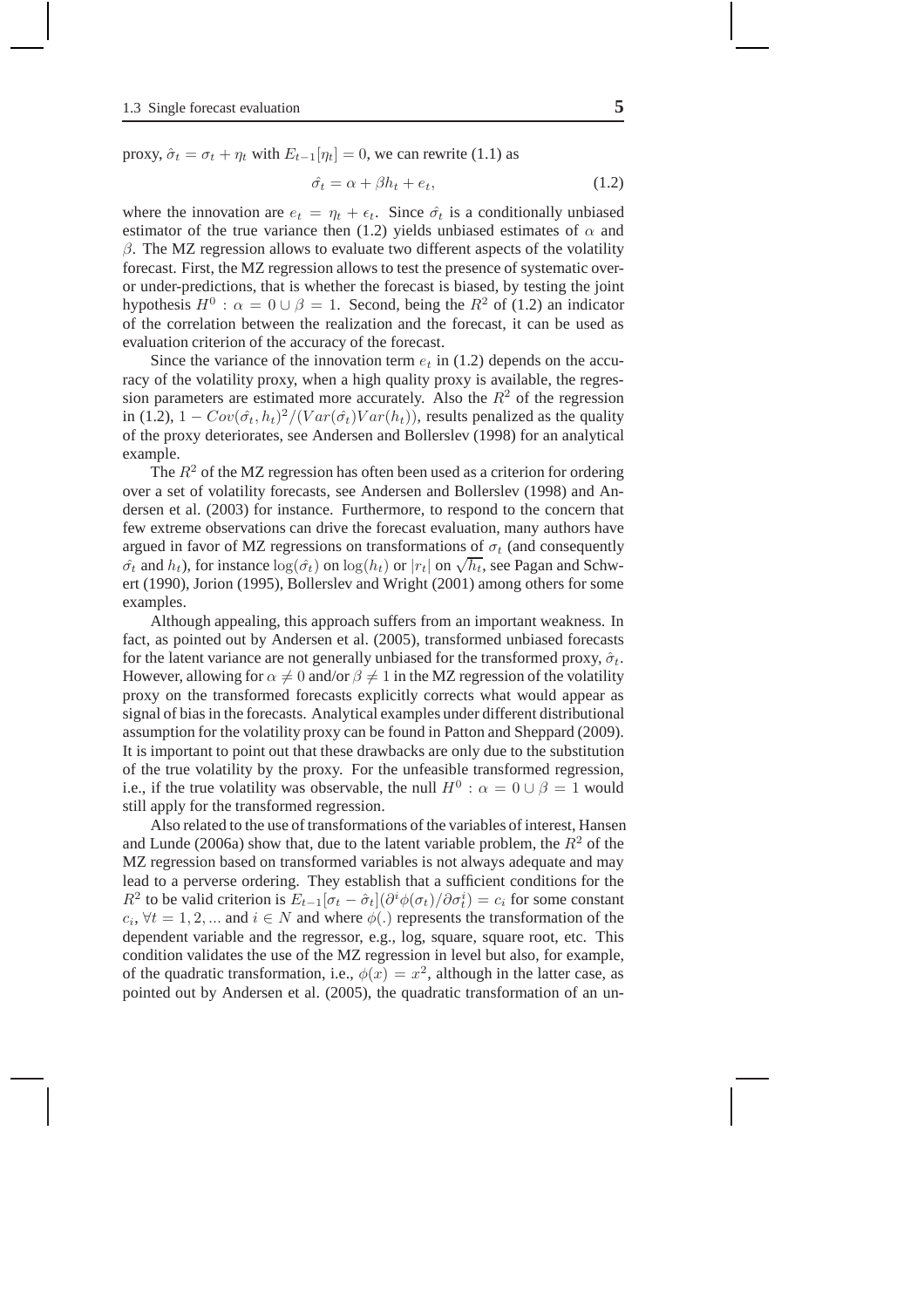biased forecasts will not generally result to be unbiased for  $\hat{\sigma}_t^2$ , but rejects, for example, the log-regression.<sup>1</sup>

Another suitable property for a good forecast is that the forecasts or forecast errors are uncorrelated with other series or more generally with any other information available at the time the forecast is made. If this is not the case, then it would be possible to use such information to produce superior forecasts, see Mincer and Zarnowitz (1969), Figlewsky and Wachtel (1981), Zarnowitz (1985) and Keane and Runkle (1990) among the others. Furthermore, including additional variables, such as lagged values of the volatility or of the standardized volatility, sign indicators or yet transformations and combinations of these variables, allows to detect whether nonlinearities, asymmetries and persistence have been neglected. This approach is called augmented MZ regression, where the augmentation consists in adding to the right hand side of (1.2) the term  $z_t$ <sub> $\gamma$ </sub>, where  $z_t$  represents the set of measurable additional regressors. The relevant null hypothesis becomes  $H^0$ :  $\alpha = 0 \cup \beta = 1 \cup \gamma = 0$ .

Other than a test for unbiasedness and forecast accuracy, the MZ regression can also be viewed as a test of efficiency, i.e.  $E[h_t(\hat{\sigma}_t - h_t)] = 0$ . In fact, if forecasts and forecast errors are correlated then it would be possible to produce superior forecasts by exploiting this relationship. From (1.2) we have

$$
\hat{\sigma}_t - h_t = \alpha + (\beta - 1)h_t + e_t \tag{1.3}
$$

and therefore

$$
E[h_t(\hat{\sigma}_t - h_t)] = \alpha E[h_t] + (\beta - 1)E[h_t^2] + E[h_t e_t] = 0,
$$
 (1.4)

when  $\alpha = 0$  and  $\beta = 1$ .

The results outlined above can be directly extended, with few exceptions to the multivariate case. A simple approach is to consider the unique elements of the true variance matrix (proxy) and of the covariance forecast. The feasible MZ regression can be written as

$$
vech(\hat{\Sigma}_t) = \alpha + diag(\beta)vech(H_t) + e_t,
$$
\n(1.5)

where  $\alpha$  and  $\beta$  are  $(N(N + 1)/2 \times 1)$  vectors of parameters, vech(.) is the half-vector operator and  $diag(.)$  is the operator that transforms a vector into a square diagonal matrix with the vector along the diagonal. Equation (1.5) can be estimated by seemingly unrelated regression techniques. Then a joint

<sup>&</sup>lt;sup>1</sup>Note that, although according to Hansen and Lunde (2006a) the  $R^2$  of the quadratic MZ regression is a robust criterion in the sense that it leaves the ranking between volatility forecasts unaffected when the latent variance is substituted by a proxy, the quadratic transformation of an unbiased forecasts does not generally result to be unbiased for the quadratic transformation of the volatility proxy,  $\hat{\sigma}_t$ , see Andersen et al. (2005). As an example assume  $r_t|\Im_{t-1} \sim N(0, \sigma_t)$ and consider the volatility proxy  $\hat{\sigma}_t = r_t^2$ . The quadratic MZ regression ( $\phi(x) = x^2$ ) can be written as  $(\hat{\sigma}_t)^2 = \alpha + \beta h_t^2 + e_t$ . Under the null  $H^0 : h_t = \sigma_t a.s.$   $\forall t$  the population values of the parameters are  $\alpha = 0$  and  $\beta = 3$ . For the unfeasible transformed regression, i.e., if the true volatility was observable, the null  $H^0$ :  $\alpha = 0 \cup \beta = 1$  would still apply for the transformed regression.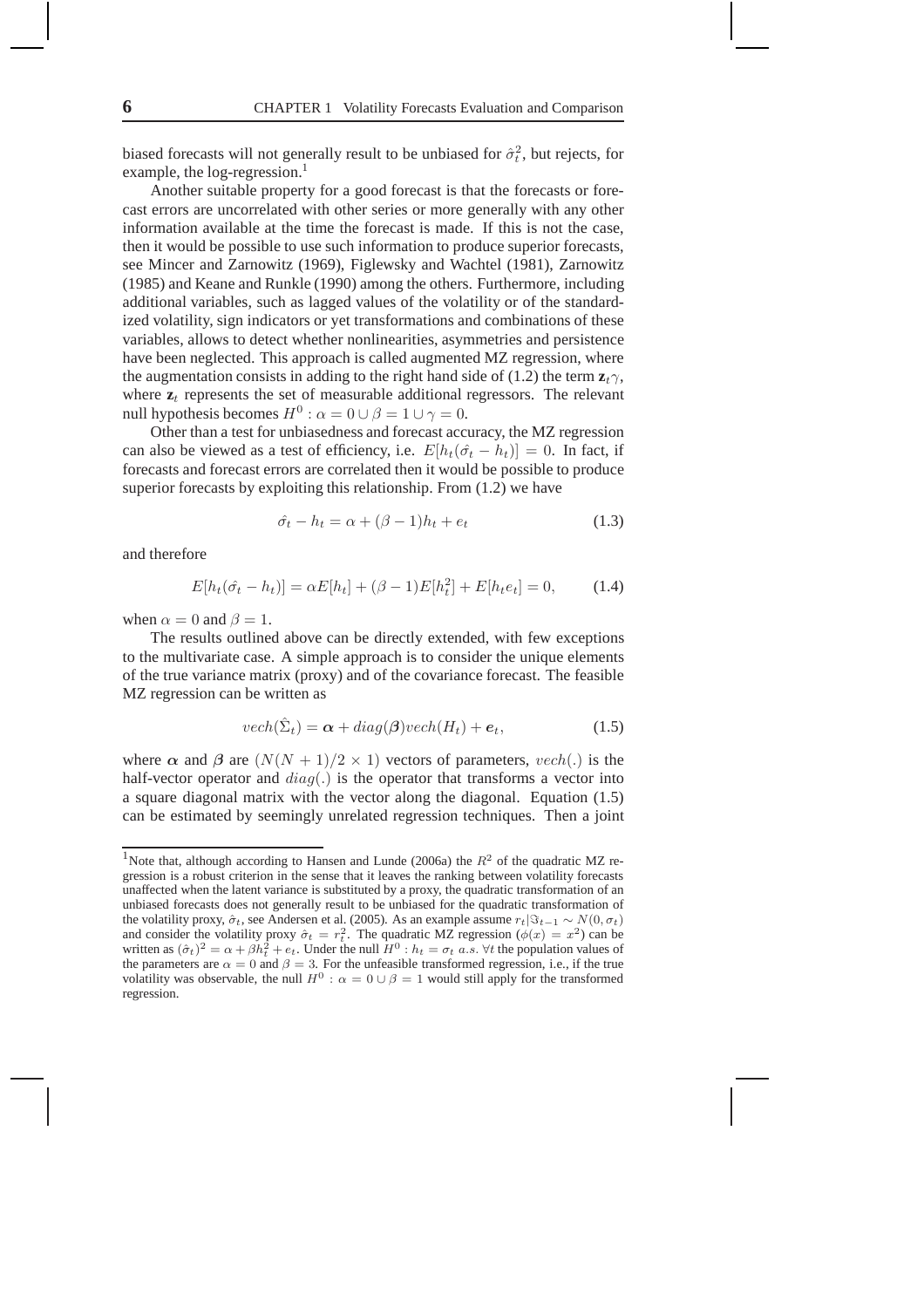test that  $\alpha = 0$  and  $\beta = 1$  can be performed. As pointed out by Patton and Sheppard (2009) the large dimension of the system my adversely affect the finite sample properties of the joint test. The solution proposed to reduce the parameter space is to impose in (1.5) the parameter constrains  $\alpha_i = \alpha$  and  $\beta_i = \beta \,\forall i = 1, ..., N(N+1)/2.$ 

#### **1.4 Loss functions and the latent variable problem**

A common approach to the evaluation of forecast performances is the comparison of expected losses evaluated with respect to the true variance. However, as noted in Section 1.3, the latent nature of the conditional variance makes it difficult to evaluate the performances of volatility forecasts. The latent variable problem can be solved, at least partly, by substituting the true conditional variance by some ex-post estimator based on observed quantities as they become available. Examples of volatility proxies have been provided in Section 1.1.

Obviously a good volatility proxy must be conditionally unbiased. However, as first noted by Andersen and Bollerslev (1998) and Andersen et al. (2005), it is not always the case that the evaluation of forecast performances using a conditionally unbiased proxy will lead, asymptotically, to the same outcome that would be obtained if the true volatility was used. Hansen and Lunde (2006a), focussing on a qualitative assessment (ordering) of volatility forecasts, show that when the evaluation is based on a target observed with error, the choice of the evaluation criterion becomes critical in order to avoid a perverse outcome. They define the theoretical framework for the analysis of the ordering of stochastic sequences and provide conditions on the functional form of the loss function which ensure consistency between the ordering based on a volatility proxy and the one based on the true, but latent, variance.

Let us define the precision, measured in terms of expected loss, of some generic volatility forecast,  $h_{k,t}$ , with respect to the true variance as  $E[L(\sigma_t, h_{k,t})]$ . The aim is to seek conditions that ensure consistency of the ranking (equivalence of the ordering) between any two forecasts  $k$  and  $j$  when a conditionally unbiased proxy is substituted to the true variance, that is

$$
E[L(\sigma_t, h_{k,t})] \le E[L(\sigma_t, h_{j,t})] \Leftrightarrow E[L(\hat{\sigma}_t, h_{k,t})] \le E[L(\hat{\sigma}_t, h_{j,t})], \quad (1.6)
$$

where  $k$  and  $i$  refer to two competing volatility forecasts. The violation of (1.6) is defined as objective bias. A sufficient condition to ensure (1.6) is the following

$$
\frac{\partial^2 L(\sigma_t, h_t)}{(\partial \sigma_t)^2}
$$
 exists and does not depend on  $h_t$ . (1.7)

It follows immediately that (1.7) rejects evaluation criteria commonly used in applied work such as absolute deviations, root of squared errors, or proportional error loss functions, whereas it validates the use of squared errors. Numerous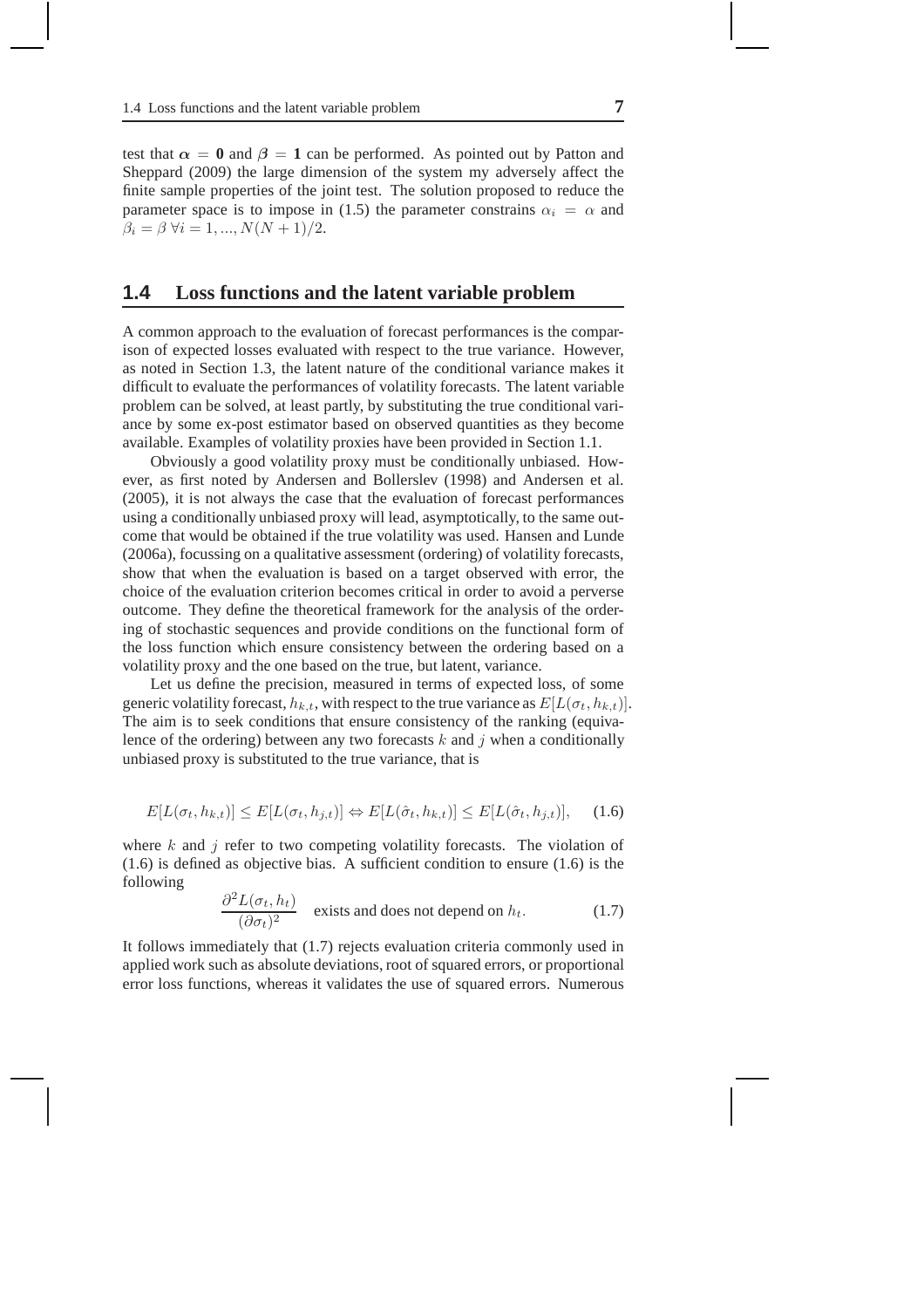examples of loss functions violating (1.7) are discussed by Hansen and Lunde (2006a), Patton (2009), Patton and Sheppard (2009) and Laurent et al. (2009). See also Section 1.7 for an analytical illustration.

Focussing on the univariate dimension, Patton (2009) provides analytical results for the undesirable outcome that arises when using a loss function that violates (1.7), under different distributional assumption for the returns and considering different volatility proxies and for a number of commonly used loss functions. Furthermore, building upon Hansen and Lunde (2006a), he provides necessary and sufficient conditions on the functional form for the loss function (defined within the class of homogeneous statistical loss functions that can be expressed as means of each period loss) ensuring consistency of the ordering when using a proxy. The following family of functions represents the entire subset of consistent homogeneous loss functions, with degree of homogeneity given by  $\xi$ :<sup>2</sup>

$$
L(\hat{\sigma}_t, h_t) = \begin{cases} \frac{1}{(\xi - 1)\xi} (\hat{\sigma}_t^{\xi} - h_t^{\xi}) - \frac{1}{\xi - 1} h_t^{\xi - 1} (\hat{\sigma}_t - h_t) & \text{for } \xi \notin (0, 1) \\ h_t - \hat{\sigma}_t + \hat{\sigma}_t \log \frac{\hat{\sigma}_t}{h_t} & \text{for } \xi = 1 \\ \frac{\hat{\sigma}_t}{h_t} - \log \frac{\hat{\sigma}_t}{h_t} - 1 & \text{for } \xi = 0 \end{cases}
$$
(1.8)

The loss function in (1.8) can take a variety of shapes: symmetric, ( $\xi = 2$  corresponds to the mean squared prediction error loss function) and asymmetric with penalty on overpredictions ( $\xi > 2$ ) or underpredictions ( $\xi < 2$ ). The set of consistent loss functions in (1.8) relates to the class of linear exponential densities of Gourieroux et al. (1984) and, as noted by Laurent et al. (2009) it partially coincides with the subset of homogeneous loss functions associated with the most important linear exponential densities.<sup>3</sup> In fact, for  $\xi = 0, 1, 2$ , the function can be alternatively derived from the objective functions of the Gaussian, Poisson and Gamma densities respectively, see Gourieroux and Monfort (1995) for details.

A first of generalization to the multivariate case has been proposed by Patton and Sheppard (2009). Laurent et al. (2009) complete this setting and provide a general framework for the evaluation of variance matrices. They identify a number of robust vector and matrix loss functions and provide insight on their properties, interpretation and geometrical representation. In the multivariate case, the sufficient condition in (1.6) becomes

$$
\frac{\partial^2 L(\Sigma_t, H_t)}{\partial \sigma_{l,t} \partial \sigma_{m,t}}
$$
 finite and independent of  $H_t \,\forall l, m = 1, ..., N(N+1)/2$ , (1.9)

<sup>&</sup>lt;sup>2</sup>Recall that a function is homogeneous if it has a multiplicative scaling behavior, i.e., if  $f$ :  $X \to Y$  and  $\xi$  integer, then f is homogeneous of degree  $\xi$  if  $f(kx) = k^{\xi} \overline{f}(x), \forall k > 0$ .

<sup>&</sup>lt;sup>3</sup>Recall that a function  $f(x)$  is homogeneous of degree  $\alpha$  if it satisfies  $f(kx) = k^{\alpha} f(x)$  for all non-zero k.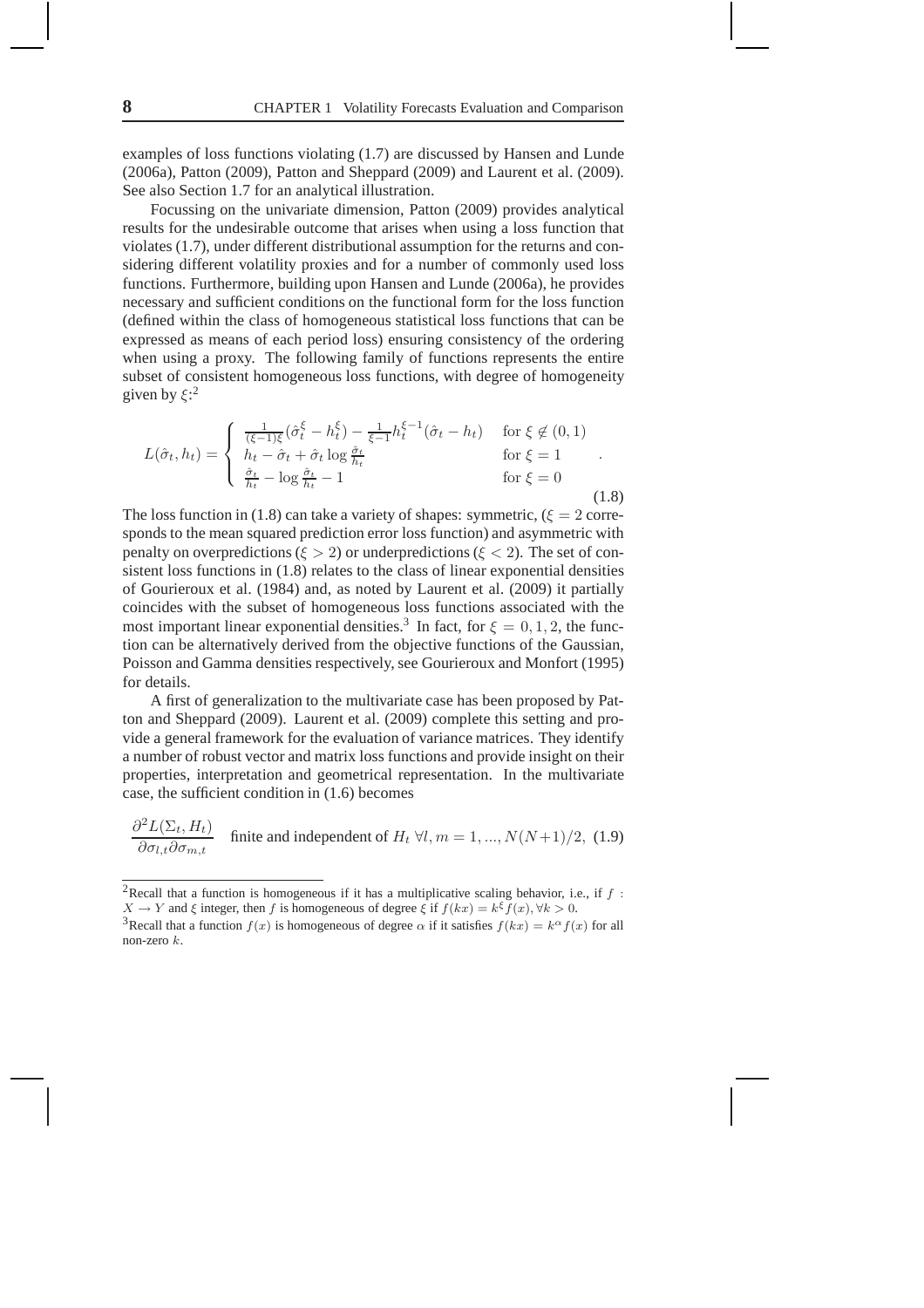where  $\sigma_{l,t}$  is the *l*th element of the vector  $\sigma_t = vech(\Sigma_t)$ . Given (1.9), a generalized necessary and sufficient functional form for the loss functions is

$$
L(\hat{\Sigma}_t, H_t) = \tilde{C}(H_t) - \tilde{C}(\hat{\Sigma}_t) + C(H_t)' \text{vech}(\hat{\Sigma}_t - H_t), \tag{1.10}
$$

where  $\tilde{C}(.): R_{++}^{N \times N} \to R_+$  with

$$
C(H_t) = \begin{bmatrix} \frac{\partial \tilde{C}(H_t)}{\partial h_{1,t}} \\ \vdots \\ \frac{\partial \tilde{C}(H_t)}{\partial h_{K,t}} \end{bmatrix}, \quad C'(H_t) = \begin{bmatrix} \frac{\partial \tilde{C}(H_t)}{\partial h_{1,t} \partial h_{1,t}} & \cdots & \frac{\partial \tilde{C}(H_t)}{\partial h_{1,t} \partial h_{K,t}} \\ \vdots & \ddots \\ \frac{\partial \tilde{C}(H_t)}{\partial h_{K,t} \partial h_{1,t}} & \frac{\partial \tilde{C}(H_t)}{\partial h_{K,t} \partial h_{K,t}} \end{bmatrix}, \quad (1.11)
$$

where  $C(.)$  and  $C'(.)$  are the gradient and the hessian of  $\tilde{C}(.)$  with respect to the  $K = N(N + 1)/2$  unique elements of  $H_t$ , denoted  $\mathbf{h}_t = vech(H_t)$  and  $C'(H_t)$  is negative definite. The general form in (1.10) is related to the linear exponential matrix densities and represents the family of the Bregman matrix divergences criteria. Well known loss functions belonging to this family are the Frobenius distance, the von Neumann divergence and the Stein loss function (also called LogDet or Burg divergence).

From (1.10), Laurent et al. (2009) identify the entire subset of homogeneous ( $\xi = 2$ ) loss functions based on forecast errors, i.e.,  $(\Sigma_t - H_t)$ , which can be expressed as

$$
L(\hat{\Sigma}_t, H_t) = L(\hat{\Sigma}_t - H_t) = vech(\hat{\Sigma}_t - H_t)'\hat{\Lambda} vech(\hat{\Sigma}_t - H_t), \quad (1.12)
$$

where  $\hat{\Lambda}$  is a positive definite matrix of constants which defines the weights assigned to the elements of the forecast error matrix. The loss function in (1.12) nests a number of MSE-type loss functions, defined on both vector and matrix spaces, e.g. (weighted) Euclidean distance on the half-vectorization of the forecast error matrix or Frobenius distance on the difference of realized and predicted variance matrices,  $\Sigma_t$  and  $H_t$ .

Unlike the univariate case, where an analytical expression is available for the entire class of consistent loss functions, in the multivariate case such generalization is unfeasible because there are infinite combinations forecasts and forecasts errors, hence of functions  $C(.)$ , that satisfy (1.10). However, given (1.10), application-specific loss functions can be easily derived. Laurent et al. (2009) provide and discuss a number of examples.

Finally, Laurent et al. (2009) also show that, under the higher level assumption of consistency of the volatility proxy, the distortion introduced in the ordering when using an inconsistent loss function tends to disappear as the quality of the proxy improves. Since often non robust loss functions have other desirable properties which are useful in applications, e.g. down-weighting extreme forecast errors, they may still be used provided that the volatility proxy is sufficiently accurate.

In the following sections, we review a number of tests for forecast evaluation where performances are evaluated by means of a statistical loss function. Although most of the methodologies discussed are valid under a general loss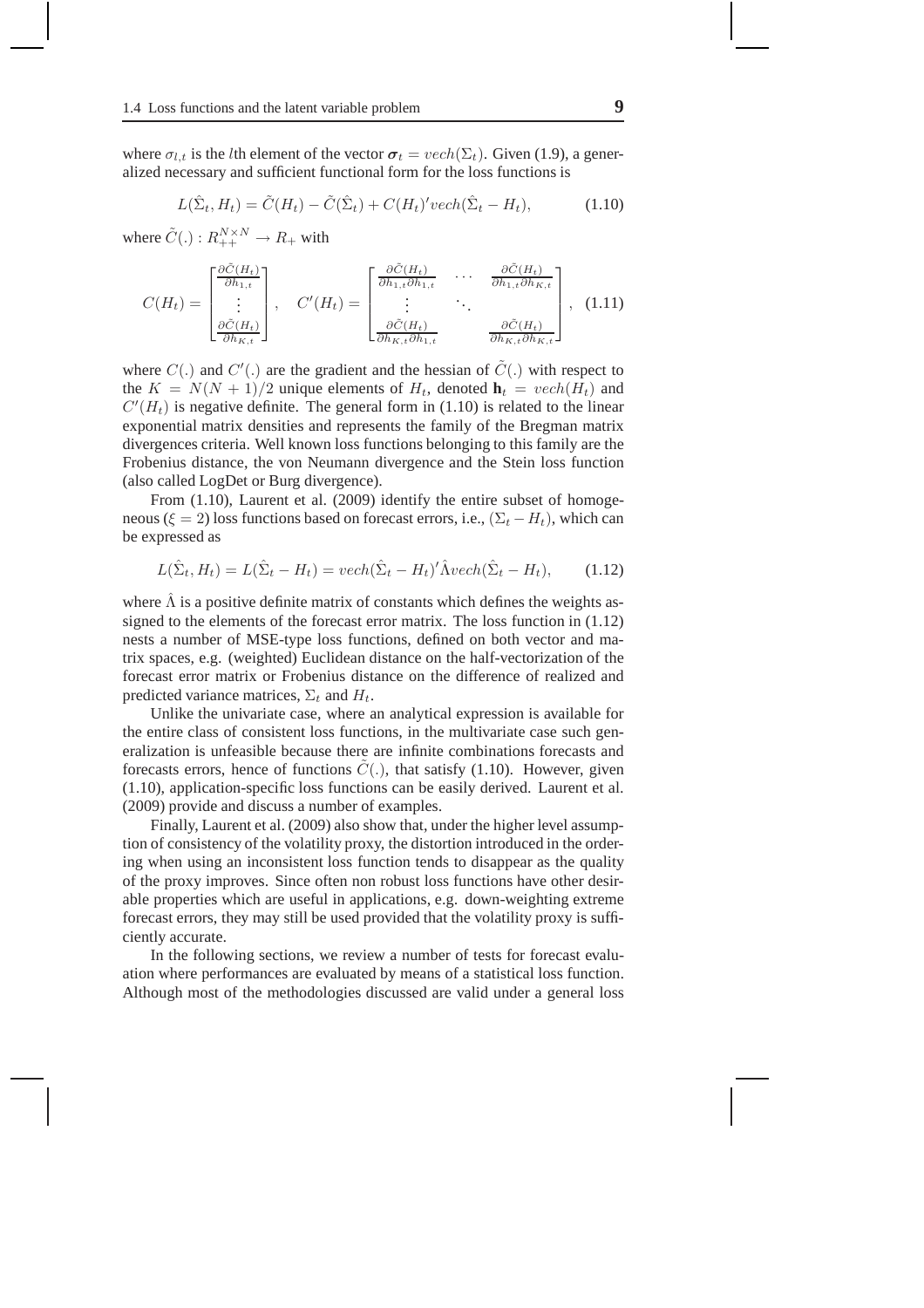function, we remind that, in empirical applications, when the true variance is substituted by a proxy, the loss function should be chosen, depending on the setting, according to (1.8) and (1.10) respectively.

#### **1.5 Pairwise comparison**

The first approach to pairwise comparison that we consider is the test of equal predictive ability proposed by Ashley et al. (1980) as a generalization of the approach introduced by Granger and Newbold (1977). The test is based on the comparison of the mean square forecast errors (MSE) of a pair of forecasts with respect to the target. Let us define  $e_{k,t} = \sigma_t - h_{k,t}$  the forecast error and  $L_{k,t}^{MSE} = T^{-1} \sum_t e_{k,t}^2$  the mean square forecast error of some model k with respect to  $\sigma_t$ . Then, when comparing the performance of model k to some other model j, simple algebra yields

$$
L_{k,t}^{MSE} - L_{j,t}^{MSE} = (Var(e_{k,t}) - Var(e_{j,t})) + (\bar{e}_k^2 - \bar{e}_j^2), \tag{1.13}
$$

where  $\overline{e}_i = T^{-1} \sum_t e_{i,t}$ . Let us now define  $D_t = e_{k,t} - e_{j,t}$ ,  $S_t = e_{k,t} + e_{j,t}$ and  $\bar{D}$ ,  $\bar{S}$  their empirical means. Then, (1.13) can be rewritten as

$$
L_{k,t}^{MSE} - L_{j,t}^{MSE} = Cov(D_t, S_t) + \bar{D}\bar{S}.
$$
 (1.14)

A test of equal predictive ability, or more precisely equal MSE, corresponds to testing the null hypothesis

$$
H^{0}:Cov(D_{t}, S_{t}) = 0 \cup \bar{D} = 0.
$$
 (1.15)

Note that (1.15) implies that the forecasts can be biased. In fact,  $\bar{D}_t = 0$  does not require  $e_{k,t} = e_{j,t} = 0$  but only that the biases are equal in size and sign. The null hypothesis in (1.15) is equivalent to testing the null hypothesis  $H^0$ :  $\alpha = 0 \cup \beta = 0$  in the following regression

$$
D_t = \alpha + \beta (S_t - \bar{S}) + \epsilon_t.
$$
 (1.16)

If the forecast errors have zero-mean, i.e., they are both unbiased, and under the additional assumption that they are normally distributed and uncorrelated, the test of equal MSE is equivalent to the test proposed by Granger and Newbold (1977), henceforth GN, that is

$$
GN - T = \frac{\rho}{\sqrt{(T - 1)^{-1}(1 - \rho)^2}} \sim t_{T - 1},
$$
\n(1.17)

where  $\rho = Cov(D_t, S_t) / \sqrt{Var(D_t) Var(S_t)}$  and  $t_{T-1}$  is the student-t distribution with  $T - 1$  degrees of freedom.

The extension to the multivariate case is straightforward. In fact, the MSE can computed using the Euclidean distance,  $L_{k,t}^E = T^{-1} \sum_t \left[ \sum_{i \leq j} e_{ij,k,t}^2 \right],$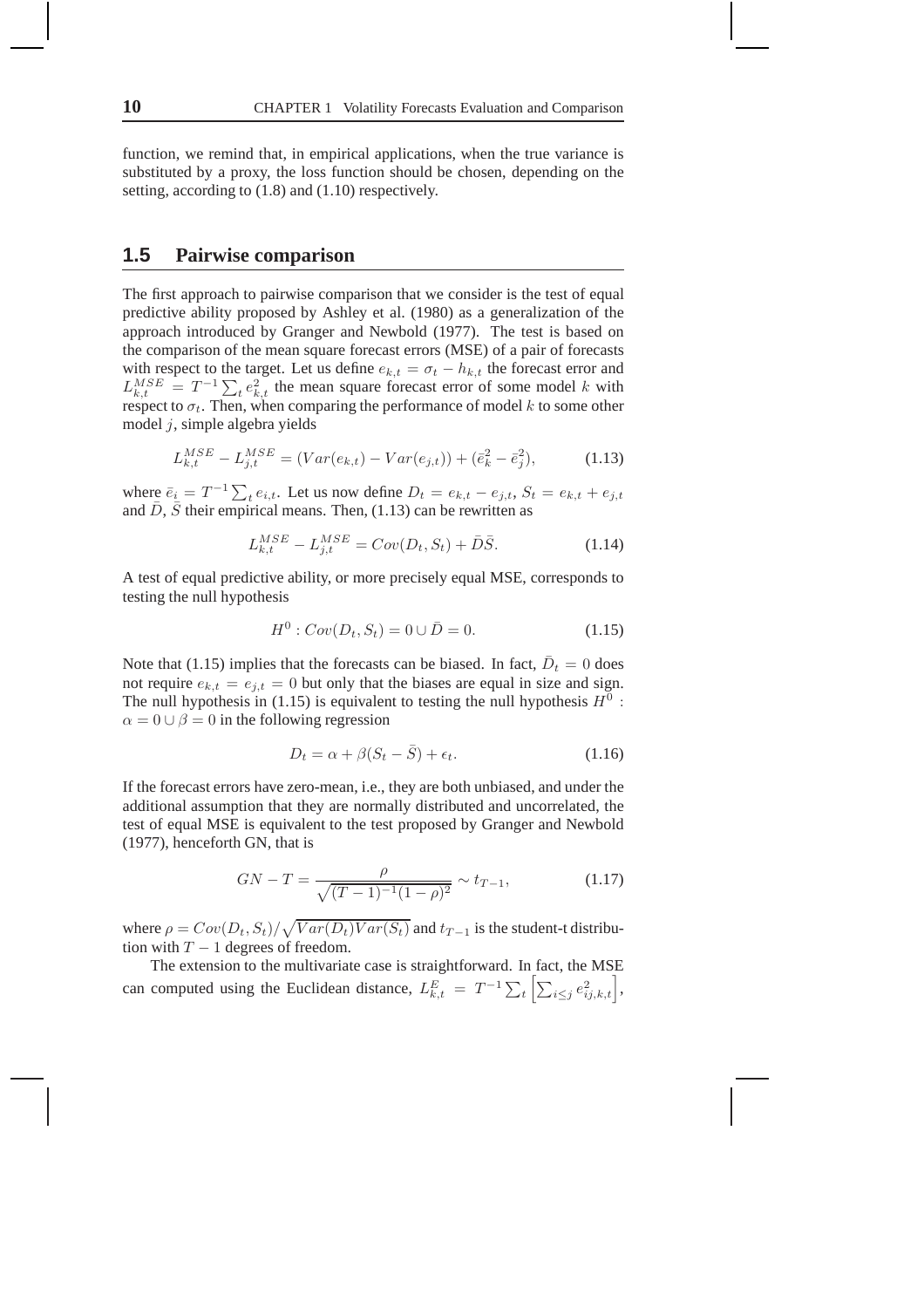$i, j = 1, ..., N$  or the Frobenius distance,  $L_{k,t}^F = T^{-1} \sum_t \left[ \sum_{i,j} e_{ij,k,t}^2 \right], i, j =$  $1, \ldots, N$ , although it is worth noting that in the latter case the covariance forecast errors are double weighted. Given that these loss functions can be expressed as a linear combination of MSEs on the unique or all elements of the forecast error matrix respectively, a joint test on the coefficient of the pooled regression  $D_{i,i,t}$ on  $(S_{ij,t} - \overline{S})$  can be performed using standard panel data techniques.

Another approach to pairwise comparison that we consider is the test of equal predictive ability proposed by Diebold and Mariano (1995), henceforth DM, and further refined by West (1996), McCracken (2000), Clark and Mc-Cracken (2001), Corradi et al. (2001), Clark and West (2006), Clark and West (2007), McCracken (2007) and Clark and McCracken (2005). The DM test is a very general procedure<sup>4</sup> designed to compare two rival forecasts in terms of their forecasting accuracy using a general loss function. The measure of predictive accuracy, i.e. the loss function, can be specified according to the definition of optimality adopted by the forecaster.

Consider a loss function as defined in Section 1.2 and define the loss differential between model  $k$  and  $j$  as

$$
d_t = L(\sigma_t, h_{k,t}) - L(\sigma_t, h_{j,t}), \qquad (1.18)
$$

in the univariate case, and

$$
d_t = L(\Sigma_t, H_{k,t}) - L(\Sigma_t, H_{j,t}),
$$
\n(1.19)

in the multivariate case. Since in either case the loss function is scalar valued, we can more generally refer to the notation  $d_t = L_{i,t} - L_{i,t}$ . Under the assumption that  $d_t$  is stationary,  $E[d_t]$  is well defined and allows for the formulation of the null hypothesis of equal predictive ability  $H^0 : E[d_t] = 0$ . The test takes the form of a t-statistic, i.e.,

$$
DM - T = \frac{\sqrt{Td}}{\sqrt{\omega}} \stackrel{a}{\sim} \mathcal{N}(0, 1), \tag{1.20}
$$

where  $\bar{d} = T^{-1} \sum_t d_t$  and  $\omega = \lim_{t \to \infty} Var(\sqrt{T} \bar{d})$  is its asymptotic variance. A natural estimator of  $\omega$  is the sample variance of  $d_t$ , though this estimator is consistent only if the loss differentials are serially uncorrelated. Since this is not generally the case, a suitable HAC estimator, such as the Newey-West variance estimator, is preferable.

It is worth noting that the aim of the DM type tests is to infer about  $E[d_t(\theta_0)]$ using  $T^{-1} \sum_t d_t(\theta_0)$ , where  $\theta_0$  represents the models parameter population values, and thus are based on asymptotics requiring the size of the estimation sample T and the forecast evaluation sample T to grow to infinity at the same rate.<sup>5</sup>

<sup>&</sup>lt;sup>4</sup>It does not require zero-mean forecast errors (hence the forecasts can be biased), specific distributional assumptions nor zero-serial correlation for the forecast errors.

<sup>&</sup>lt;sup>5</sup> Such asymptotics apply naturally under a recursive forecasts scheme, where the sample used to estimate the parameters of the model grows at the same rate as the forecast sample, i.e. at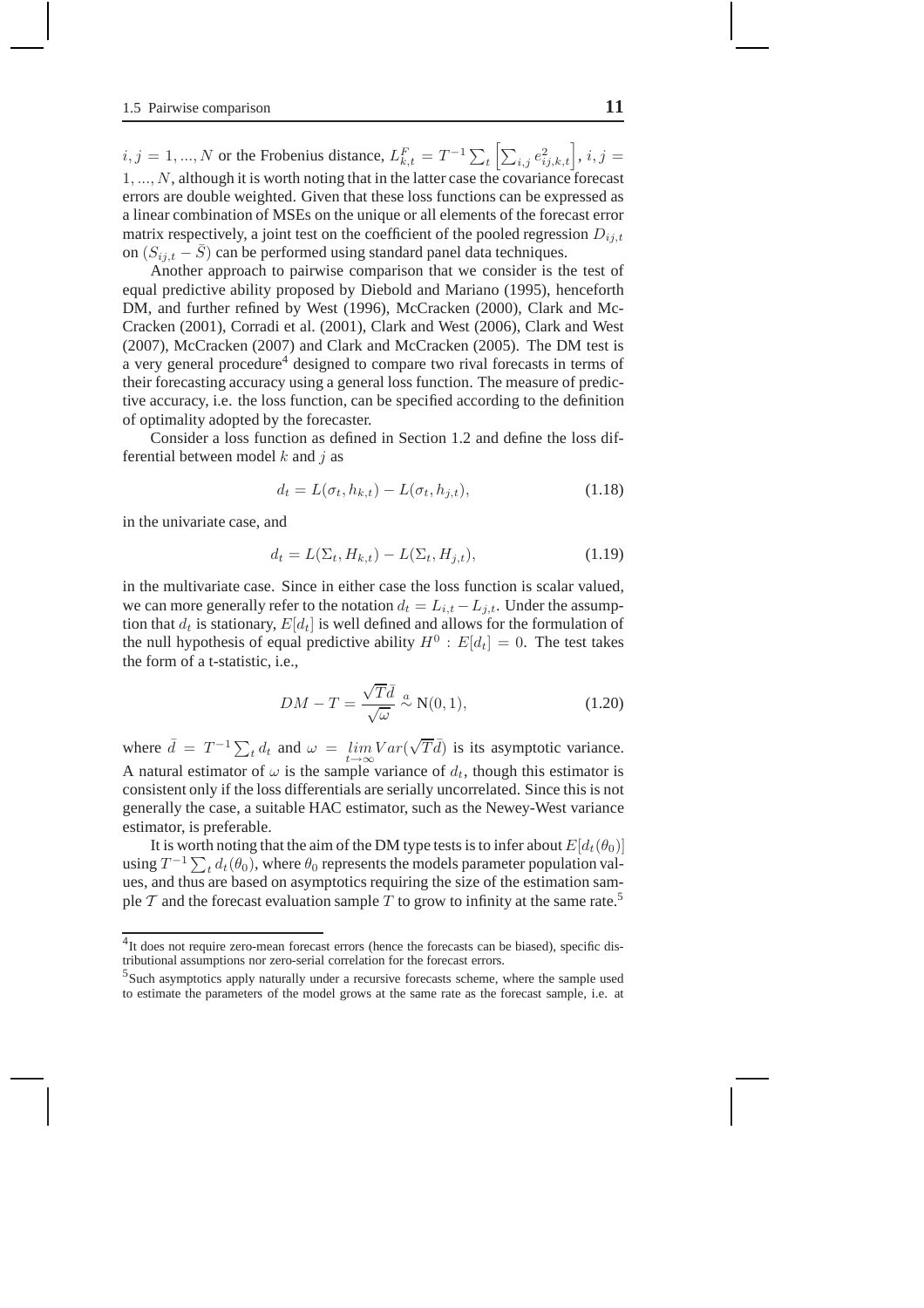Since this type of asymptotics relies on parameter population values, the comparison of nested models is obviously not allowed, because the asymptotic distribution of the statistic under the null turns out to be degenerate (identically zero) when the restricted model is true. A solution to this problem has been provided by McCracken (2007) and Clark and McCracken (2005) (CM), which argue that, although  $T^{-1} \sum_t d_t(\hat{\theta}) - E[d_t(\theta_0)] \rightarrow 0$  when models are nested,  $T^{-1} \sum_t d_t(\hat{\theta})$  is a non-degenerate random variable. Based on this argument,

they suggest several statistics suited for testing equal predictive accuracy, whose distribution is non standard and depends on the parameter uncertainty. To obtain the distribution under the null hypothesis, Clark and McCracken (2009) propose an asymptotically valid procedure based on bootstrap sampling.

To allow for a unified treatment of nested and non-nested models, Giacomini and White (2006) (henceforth GW) suggest to approach the problem of the forecast evaluation as a problem of inference about conditional (rather than unconditional) expectations of forecast errors. The GW is a test of finite-sample predictive ability. Giacomini and White (2006) construct a test for conditional equal predictive accuracy based on asymptotics in which the estimation error is a permanent component of the forecast error. Rather than focussing on unconditional expectations, their approach aims at inferring about conditional expectations of forecast errors, i.e. inferring about  $E[d_t(\hat{\theta})]$  using  $T^{-1}\sum_t d_t(\hat{\theta})$ . The GW approach tests the null hypothesis of equal predictive ability

$$
E[L(\sigma_t, h_{k,t}^{\tau_k}(\hat{\theta}_{k,t}^{\tau_k})) - L(\sigma_t, h_{j,t}^{\tau_j}(\hat{\theta}_{j,t}^{\tau_k})) | \Im_{t-1}] \equiv E[d_{\mathcal{T},t} | \Im_{t-1}] = 0, \quad (1.21)
$$

where, for  $i = k, j, h_{i,t}^{\tau_i}(\hat{\theta}_{i,t}^{\tau_i})$  are  $\Im_{t-1}$ -measurable forecasts,  $\tau_i$  is size of the estimation window, possibly different for each model and  $\mathcal{T} = \max(\tau_k, \tau_i)$ . Since under the null hypothesis,  $\{d_{\mathcal{T},t}, \Im_t\}$  is a martingale difference sequence, (1.21) is equivalent to  $E[\delta_{t-1}d_{T,t}] = 0$ , where  $\delta_{t-1}$ , referred to as the test function, is a  $\Im_{t-1}$ -measurable vector of dimension q. By invoking standard asymptotic normality arguments, the GW test takes the form of a Wald-type statistic

$$
GW - T_T^{\delta} = T \left( T^{-1} \sum_{t=1}^{T} \delta_{t-1} d_{T,t} \right)^{\prime} \hat{\Omega}^{-1} \left( T^{-1} \sum_{t=1}^{T} \delta_{t-1} d_{T,t} \right), \tag{1.22}
$$

where  $\hat{\Omega}$  is a consistent estimator of the variance of  $\delta_{t-1}d_{\mathcal{T},t}$ . The statistic is asymptotically  $\chi_q^2$  under the null hypothesis.

An example of test function suggested by Giacomini and White (2006) is  $\delta_t = (1, d_{\mathcal{T},t})'$  which allows to test jointly for equal predictive ability and lack of serial correlation in the loss differentials. Note that, in the case where  $\tau_k = \tau_j$  and  $\delta_t = 1 \forall t$ , then the GW test is equivalent to a 'conditional' DM

each step t the forecast is based on all available information up to  $t - 1$ . Additional assumptions for asymptotics based on rolling and fixed schemes, where the estimation sample increases with the overall sample size, are given in West (1996).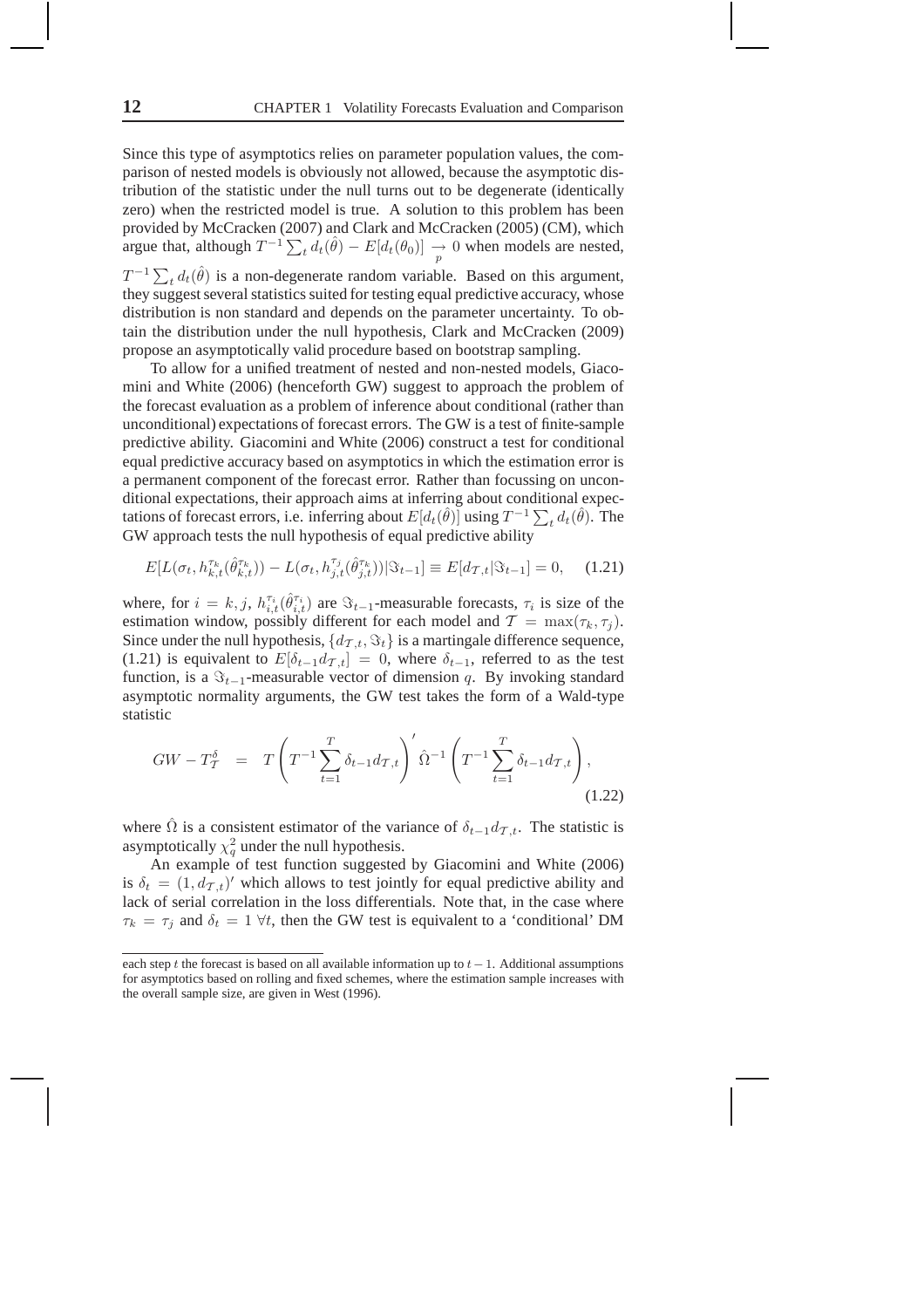test with forecasts evaluated using the rolling window forecast scheme. Apart from this simple case we are not aware of any other application of the GW approach (for instance allowing for more sophisticated test functions,  $\tau_k \neq \tau_j$ , time dependent estimation windows, different forecasting rules/methods or yet different estimation procedures for each model).

Clearly, the GW asymptotics hold when the size of the estimation sample is fixed and the forecast sample grows, i.e., T fixed,  $T \to \infty$ , but also under a rolling scheme<sup>6</sup> and in general to any limited memory estimator.

#### **1.6 Multiple comparison**

When multiple alternative forecasts are available, it is of interest to test whether a specific forecast (hereafter the benchmark), selected independently from the data, produces systematically superior (at least equivalent) performances with respect to the rival models. In this case, we aim to test the null hypothesis that the benchmark is not inferior to any other alternative. This approach, called multiple comparison with control, differs from the techniques discussed in Section 1.5 for two reasons. First, the multiple comparison allows to recognize the multiplicity effect, i.e., statistical relevance of all comparisons between the benchmark and each of the alternative models, and calls for a test of multiple hypotheses to control for the size of the overall testing procedure. Second, while Section 1.5 involves tests of equal predictive ability, the choice of a control requires a test of superior predictive ability. The distinction is crucial because, while the former lead to simple null hypotheses, *i.e.*, testing equalities, the latter leads to composite hypotheses, i.e. testing (weak) inequalities. The main complications in composite hypotheses testing is that (asymptotic) distributions typically depend on nuisance parameters, hence the distribution under the null is not unique.

To simplify the exposition, the notation used in this section only refers the univariate dimension. Since all the techniques discussed hereafter are based on comparisons of forecast performances measured by some statistical loss function, the extension to the multivariate case, as noted in Section 1.5, is straightforward and only involves an appropriate redefinition of the loss function, namely  $L: R_{++}^{N \times N} \times \mathcal{H}^{N \times N} \to R^+$ . Issues related to the choice of the loss function and to the latent variable problem have been discussed in Section 1.4.

The first approach that we consider is the reality check for data snooping of White (2000) (hereafter RC). Let us define the loss differential between the benchmark,  $h_{0,t}$ , and some rival forecast,  $h_{k,t}$   $k = 1, ..., m$  as

$$
d_{k,t} = L(\sigma_t, h_{0,t}) - L(\sigma_t, h_{k,t})
$$
\n(1.23)

 $6$ The sequence of T parameters is generated using the most recent information, e.g. a rolling sample of fixed size  $\tau$ .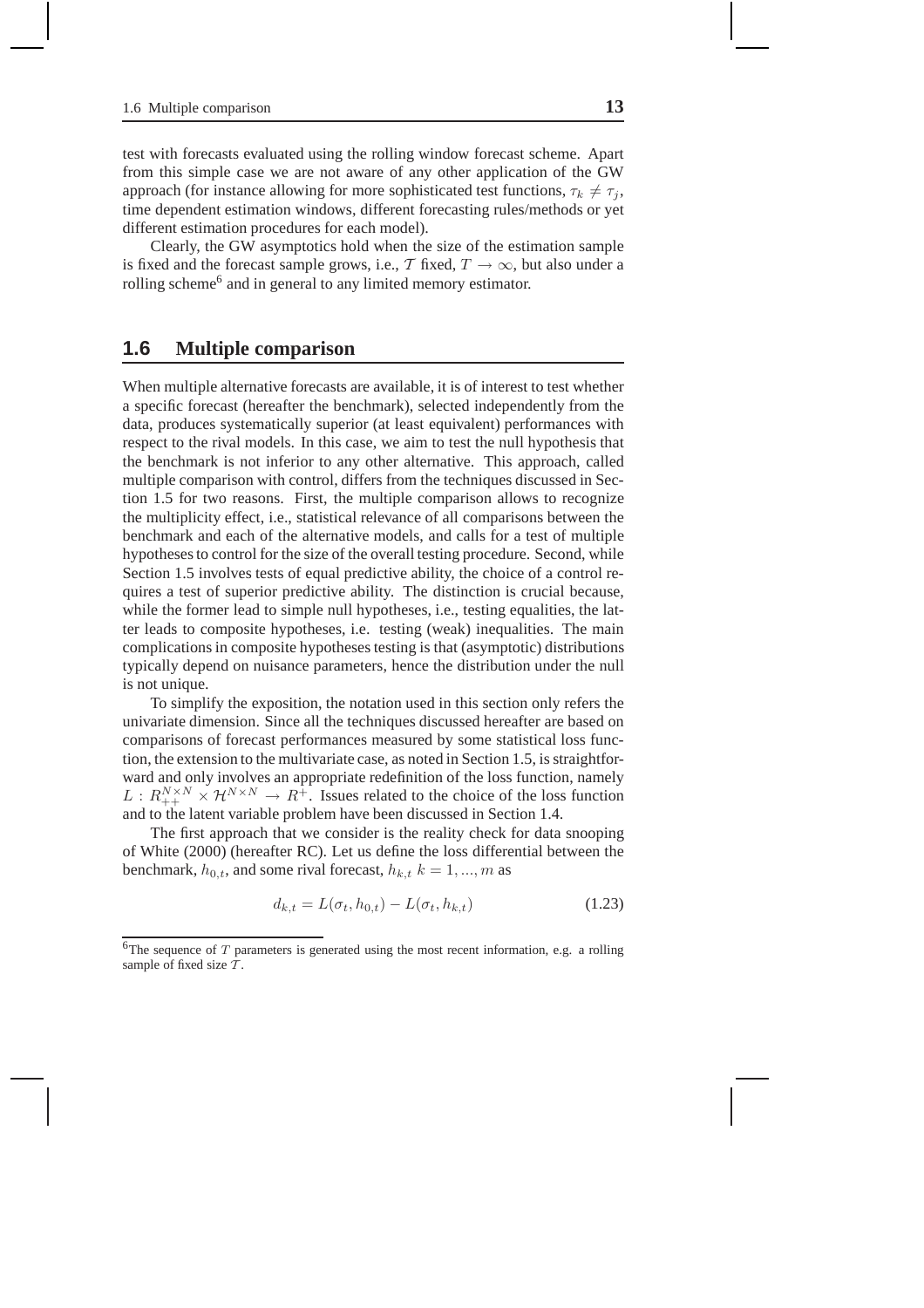and  $\mathbf{d}_t = (d_{1,t}, ..., d_{m,t})$ . Provided that  $\mathbf{d}_t$  is (strictly) stationary,  $E[\mathbf{d}_t]$  is well defined and the null hypothesis of interest takes the form

$$
H^{0}: E[\mathbf{d}_{t}] \leq \mathbf{0}, \quad \text{(or equivalently } H^{0}: \max_{k} E[d_{k,t}] \leq 0) \tag{1.24}
$$

that is, the benchmark is superior to the best alternative. Clearly, the null hypothesis in (1.24) is a multiple hypothesis, i.e., the intersection of the one-sided individual hypotheses  $E[d_{k,t}] \leq 0$ . The RC statistic takes the form

$$
RC - T = \max_{k} (\sqrt{T} \,\bar{d}_k),\tag{1.25}
$$

where  $\bar{d}_k = T^{-1} \sum_{t=1}^T d_{k,t}$ . Note that, as in Diebold and Mariano (1995), the RC test is based on asymptotics which require the parameters of the model based forecasts to converge to their population values, thus not allowing for the comparison of nested models. Using similar arguments of Giacomini and White (2006), Hansen (2005) extends the procedure to the comparison of nested models. The framework defined in Hansen (2005) is well suited when parameters are estimated once, i.e., fixed scheme, or using a moving window (of fixed or time dependent size or yet of different size for each model), i.e., rolling schemes, whereas the comparison of models with parameters that are estimated recursively is not accommodated.

Given strict stationary of  $\mathbf{d}_t$ , White (2000) invokes conditions provided in West (1996) that lead to

$$
\sqrt{T}(\bar{\mathbf{d}} - E[\mathbf{d}_t]) \stackrel{d}{\rightarrow} \mathcal{N}(0, \Omega). \tag{1.26}
$$

The challenge when implementing the RC test is that  $(1.25)$  has an asymptotic distribution under the null hypothesis depending on the nuisance parameters  $E[\mathbf{d}_t]$  and  $\Omega$ . One way to proceed is to substitute a consistent estimator for  $\Omega$ and employ the least favorable configuration (LFC) over the values of  $E[\mathbf{d}_t]$  that satisfy the null hypothesis. From (1.24), it is clear that the least favorable value to the alternative is  $E[\mathbf{d}_t] = 0$ , which presumes that all alternatives are as good as the benchmark. However, the distribution of (1.25), i.e., the extreme value of a vector of correlated normal variables, is unknown. White (2000) suggests two ways to obtain the distribution under the LFC for the alternative, namely the Monte Carlo Reality Check (simulated inference) and the Bootstrap Reality Check (bootstrap inference). We refer to White (2000) for further details on the two methods.

Using a similar approach, Hansen (2005) proposes a new test for superior predictive ability (henceforth SPA). His framework differs from White (2000) in two ways. First, he proposes a different statistic based on studentized quantities to alleviate the substantial loss of power that the RC can suffer due to the inclusion of poor and irrelevant forecasts. Second, he employs a sample dependent distribution under the null. The latter is based on a procedure that incorporates additional sample information in order to identify the relevant alternatives. In fact, while the procedure based on the LFC suggested in White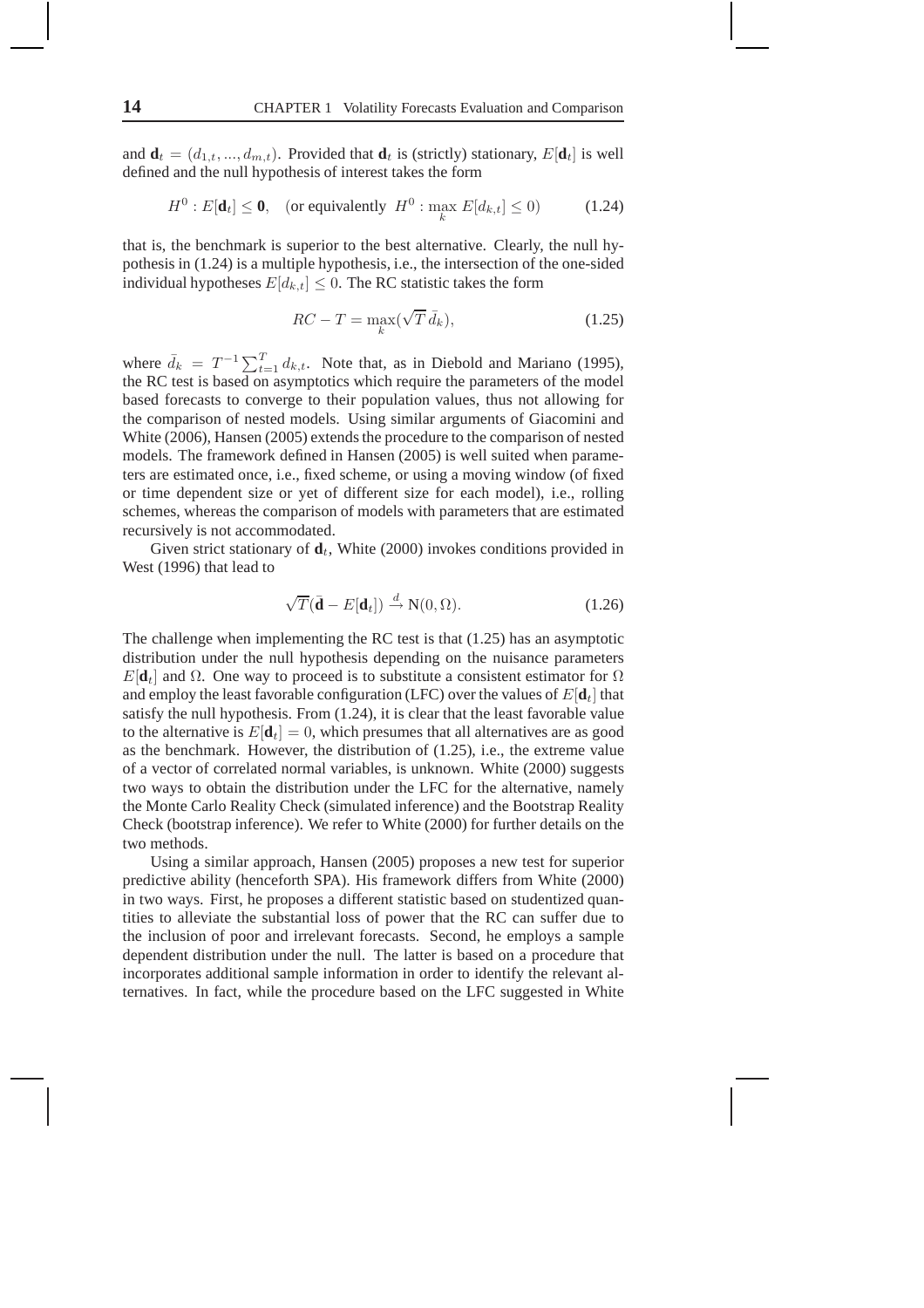(2000) implicitly relies on an asymptotic distribution under the null hypothesis that assumes  $E[d_{k,t}] = 0$  for all k, Hansen (2005) points out that all negative values of  $E[d_{k,t}]$  have also to be considered since they conform with the null hypothesis.

The new statistic takes the form

$$
SPA - T = \max\left[\max_{k} \frac{\sqrt{T} \bar{d}_k}{\sqrt{\hat{\omega}_k}}, 0\right],\tag{1.27}
$$

where  $\hat{\omega}_k$  is some consistent estimator of  $\omega_k = \lim_{k \to \infty} Var(\sqrt{T} \bar{d}_k)$ , i.e. the kth diagonal element of  $\Omega$ . The null distribution of the SPA statistic is based on  $\sqrt{T} \mathbf{d} \stackrel{d}{\rightarrow} N(\hat{\mu}^c, \hat{\Omega})$ , where  $\hat{\mu}^c$  is a consistent estimator of  $\mu = E[\mathbf{d}_t]$  that conforms with the null hypothesis. The suggested estimator is

$$
\hat{\mu}_k^c = \bar{d}_k \, 1_{\left\{ \sqrt{T} \, \bar{d}_k / \hat{\omega}_k \le -\left(2 \, \log \, \log \, T\right)^{1/2} \right\}},\tag{1.28}
$$

where  $1_{\{.\}}$  denotes the indicator function. The threshold  $(2 \log \log T)^{1/2}$  in (1.28) represents the slowest rate that captures all alternatives with  $\mu_k = 0$ . More generally, any threshold in the interval  $[(2 \log \log T)^{1/2}, T^{1/2-\epsilon}]$ , for any  $\epsilon > 0$  also produces a valid test and guarantees that all poor models are discarded asymptotically. For instance, Hansen (2005) proposes the value  $0.25 T^{0.25}$ . Furthermore, since different threshold rates lead to different pvalues in finite samples, Hansen (2005) also provides a lower and upper bound for the SPA p-values. These p-values can be obtained by using  $\hat{\mu}_k^l = \min(\bar{d}_k, 0)$ and  $\hat{\mu}_k^u = 0$ , where the latter yields a distribution under the null based on the LFC principle.<sup>7</sup> Hansen (2005) also provide a detailed description of the bootstrap scheme used to obtain the distribution under the null hypothesis.

Clearly, when comparing volatility models, the choice of a benchmark is not obvious. Furthermore, especially when the set of competing models is large, such applications may not yield a single model that is significantly superior to the alternatives because the data may not be sufficiently informative to give an univocal answer. In this case, the forecaster may aim to reduce the set of competing models to a smaller set that is guaranteed to contain the best forecasting model at a given confidence level. This approach, known as multiple comparison without control, suggests a comparison of all models with each other. It differs from the techniques discussed above for two reasons. First, the procedure does not require a benchmark to be specified. Second, the testing procedure generally relies on simple hypotheses, i.e., equalities.

Hansen et al. (2011) construct a sequential test of equal predictive ability, dubbed model confidence set (MCS), which, given an initial set of forecasts  $M<sup>0</sup>$ , allows to: *i*) test the null that no forecast is distinguishable from any other,

 $<sup>7</sup>$ In the latter case the distribution under the null is obtained using the same arguments as in</sup> White (2000). The difference here stands in the fact that the variable of interest is the maximum of studentized quantities, whereas in White (2000) it is the maximum of non-studentized quantities.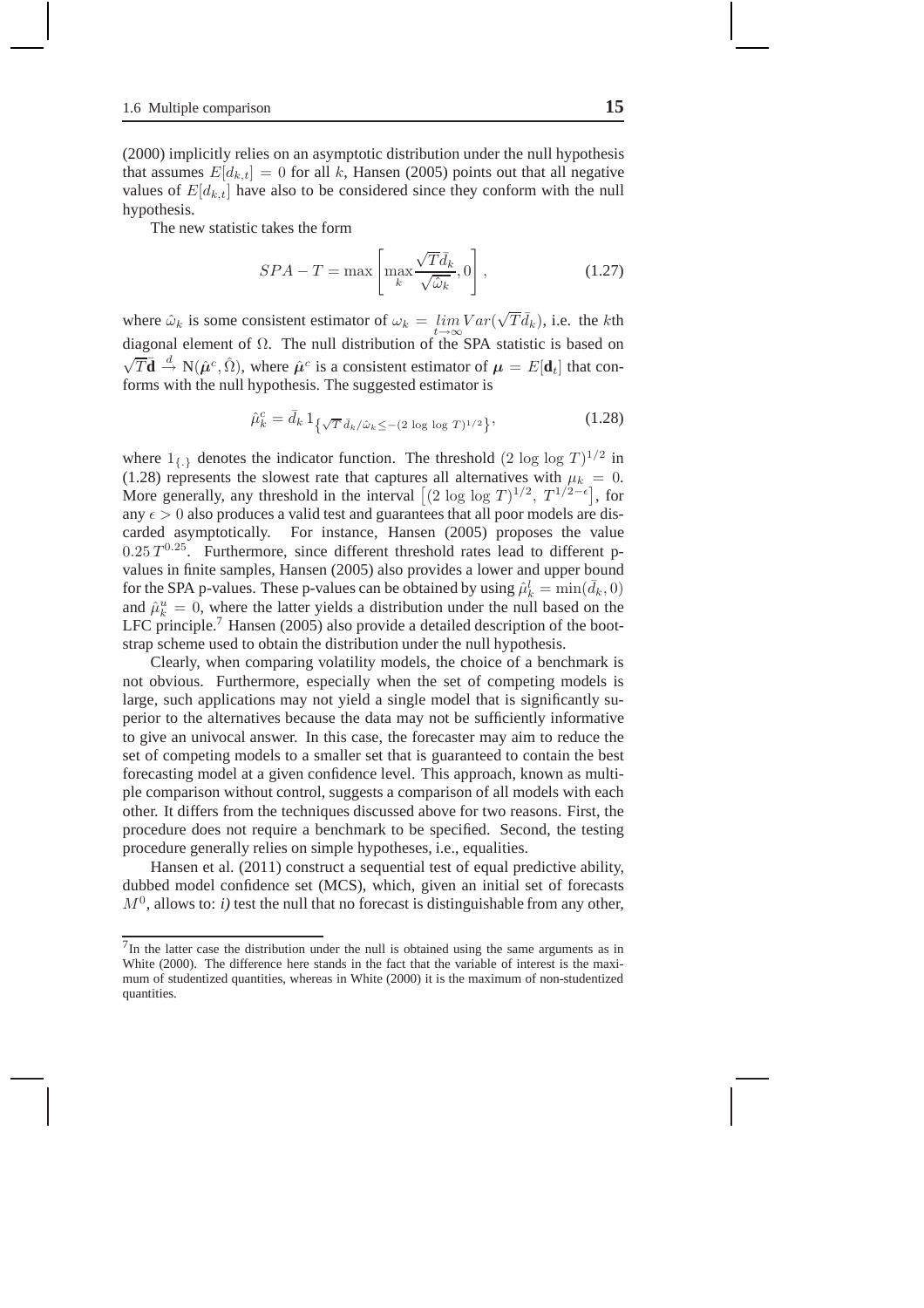*ii)* discard any inferior forecasts if they exist, *iii)* characterize the set of models that are (equivalent to each other and) superior to all the discarded models. The set of surviving model is called model confidence set and can be interpreted as a confidence interval for the forecasts in that it is the set containing the best forecast at some confidence level.

Designed around the testing principle of Pantula (1989) to ensure that sequential testing does not affect the overall size of the test, the MCS test involves a sequence of tests for equal predictive ability. Given  $M<sup>0</sup>$ , the starting hypothesis is that all models in  $M<sup>0</sup>$  have equal forecasting performances. The relative performance of each pair of forecasts is measured by  $d_{k,j,t}$  =  $L(\sigma_t, h_{k,t}) - L(\sigma_t, h_{j,t})$ , for all  $k, j \in M^0$  and  $k \neq j$ . Under the assumption that  $d_{k,j,t}$  is stationary, the null hypothesis of equal predictive ability takes the form

$$
H^{0}: E[d_{k,j,t}] = 0 \t \forall k, j \in M^{0}.
$$
 (1.29)

If the null of equal predictive ability is rejected at a given confidence level  $\alpha$ , then an elimination rule is called to remove the worst performing model. The equal predictive ability test is then repeated until the non-rejection of the null, while keeping the confidence level  $\alpha$  fixed at each iteration, thus allowing to construct a  $(1 - \alpha)$ -confidence set,  $M^* \equiv \{k \in M_0 : E(d_{k,j,t}) \leq 0 \ \forall j \in M^0 \},$ for the best model in  $M^0$ .

Let  $\mathbf{L}_t$  be the  $(m \times 1)$  vector of sample performances  $L(\sigma_t, h_{k,t}), k \in M$ and  $\iota_{\perp}$  the  $(m \times (m-1))$  orthogonal complement of a m-dimensional vector of ones, where m is the dimension of M. Then, the vector  $\iota'_{\perp} L_t$  can be viewed as  $m-1$  relevant contrasts as each element can be obtained as a linear combination of  $d_{k,i,t}, k, j \in M$  which has mean zero under the null (1.29). Hence, (1.29) is equivalent to  $E[i'_\perp \mathbf{L}_t] = 0$  and, under strict stationarity of  $d_{k,j,t}$ , it holds that  $T^{-1/2} \sum_{t=1}^{T} \iota'_{\perp} \mathbf{L}_t$  is asymptotically Normal with mean 0 and covariance matrix  $\Omega = \lim_{t \to \infty} Var \left( T^{-1/2} \sum_{t=1}^{T} \iota_{\perp}^{t} \mathbf{L}_t \right)$ . Thus, it seems natural to employ traditional quadratic-form type tests as

$$
MCS - T_Q = T\left(T^{-1}\sum_{t=1}^T \iota'_\perp \mathbf{L}_t\right)' \hat{\Omega}^+ \left(T^{-1}\sum_{t=1}^T \iota'_\perp \mathbf{L}_t\right) \tag{1.30}
$$

and

$$
MCS - T_F = \frac{T - q}{q(T - 1)} \, MCS - T_Q,\tag{1.31}
$$

where  $\hat{\Omega}$  is some consistent estimator of  $\Omega$ ,  $q = \text{rank}(\hat{\Omega})$  denotes the number of linearly independent contrasts and  $\hat{\Omega}^+$  denotes the More-Penrose pseudoinverse of  $\hat{\Omega}$ . The statistic in (1.30) is asymptotically  $\chi_q^2$ , whereas (1.31) is asymptotically  $F_{q,T-q}$  under the null hypothesis, as the subscripts Q (quadtratic) and  $F$  (F-distributed) suggest.

However, when m is large, it might be difficult to obtain an accurate estimate of  $\Omega$ . Alternatively, Hansen et al. (2011) also propose three simpler statistics which only require the estimation of the diagonal elements of  $\Omega$ . The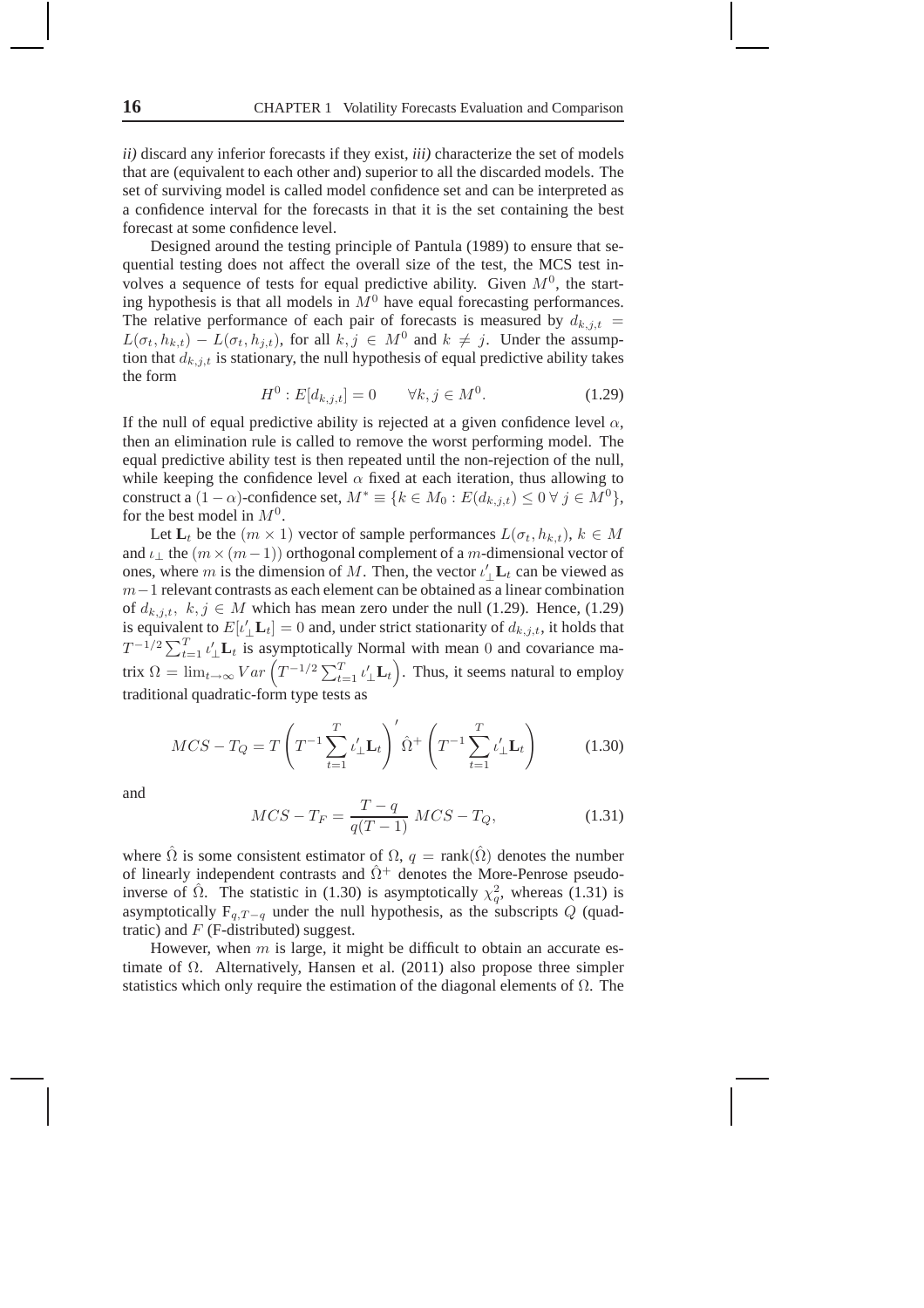drawback is that their distribution under the null becomes non-standard. To this respect, Hansen et al. (2011) provide a detailed description of the bootstrap scheme employed to solve the nuisance parameter problem and to obtain the distribution under the null hypothesis. Similarly to the SPA, the three statistics are expressed as functions of studentized quantities.

The first statistic is a sum of deviations (hence the subscript) from the common average. Under the null hypothesis  $H^0 = E[\bar{d}_k] = 0, \forall k \in M$ , the statistic takes the form<sup>8</sup>

$$
MCS - T_D = \frac{1}{m} \sum_{k \in M} t_k^2,
$$
\n(1.32)

where  $t_k=\sqrt{T}\bar{d}_k/\sqrt{\hat{\omega}^D_k}$ ,  $k=1,...,m$ , and  $\bar{d}_k=m^{-1}\Sigma_{j\in M}\bar{d}_{k,j}$  is the contrast of model *i*'s sample loss with respect to the average across all models and  $\bar{d}_{k,j} =$  $T^{-1}\Sigma_{t=1}^T d_{k,j,t}$  is the sample loss differential between models k and j. The variances  $\hat{\omega}_k^D$  are consistent estimators of  $\omega_k^D = \lim_{t \to \infty} Var(\sqrt{T} \overline{d}_k)$ . The remaining two statistics, dubbed range and semi-quadratic, take the form

$$
MCS - T_R = \max_{k,j \in M} |t_{k,j}| \quad \text{and} \quad MCS - T_{SQ} = \frac{1}{m} \sum_{k,j \in M} t_{k,j}^2 \quad (1.33)
$$

respectively, where  $t_{k,j} = \sqrt{T} \bar{d}_{k,j} / \sqrt{\hat{\omega}_s^R}$ ,  $k, j = 1, ..., m$ ,  $k \neq j$  and  $s =$  $1, ..., m(m-1)$  and the variances  $\hat{\omega}_s^R$  are consistent estimators of  $\omega_s^R = Avar(\sqrt{T}\bar{d}_{k,j}).$ 

If the null hypothesis is rejected, then Hansen et al. (2011) suggest the use of the following elimination rule  $\mathcal{E}_M = \arg \max_{k \in M} t_k$  which excludes the model with the largest standardized excess loss relative to the average across models. The iterative testing procedure ends as soon there is the first non rejection, or obviously if all forecasts but one have been recursively eliminated. Finally, the MCS p-value is equal to  $p_i = \max(p_{i-1}, p(i)), i = 1, ..., m$ , where  $p_i$  is the p-value of the test under the null hypothesis  $H_{M}^{0}$ , i.e., at the *i*th step of the iteration process. By convention the p-value when there is only one surviving model is  $p_m = 1$ . The tests for multiple comparison mentioned in this section are implemented in Hansen and Lunde (2010).

## **1.7 Consistency of the ordering and inference on forecast performances**

In this section we illustrate, using a Monte Carlo simulation, to what extent the latent variable problem induces distortions in the ranking and affects the inference on forecast accuracy.

 $8$ Note that this null hypothesis is equivalent to (1.29).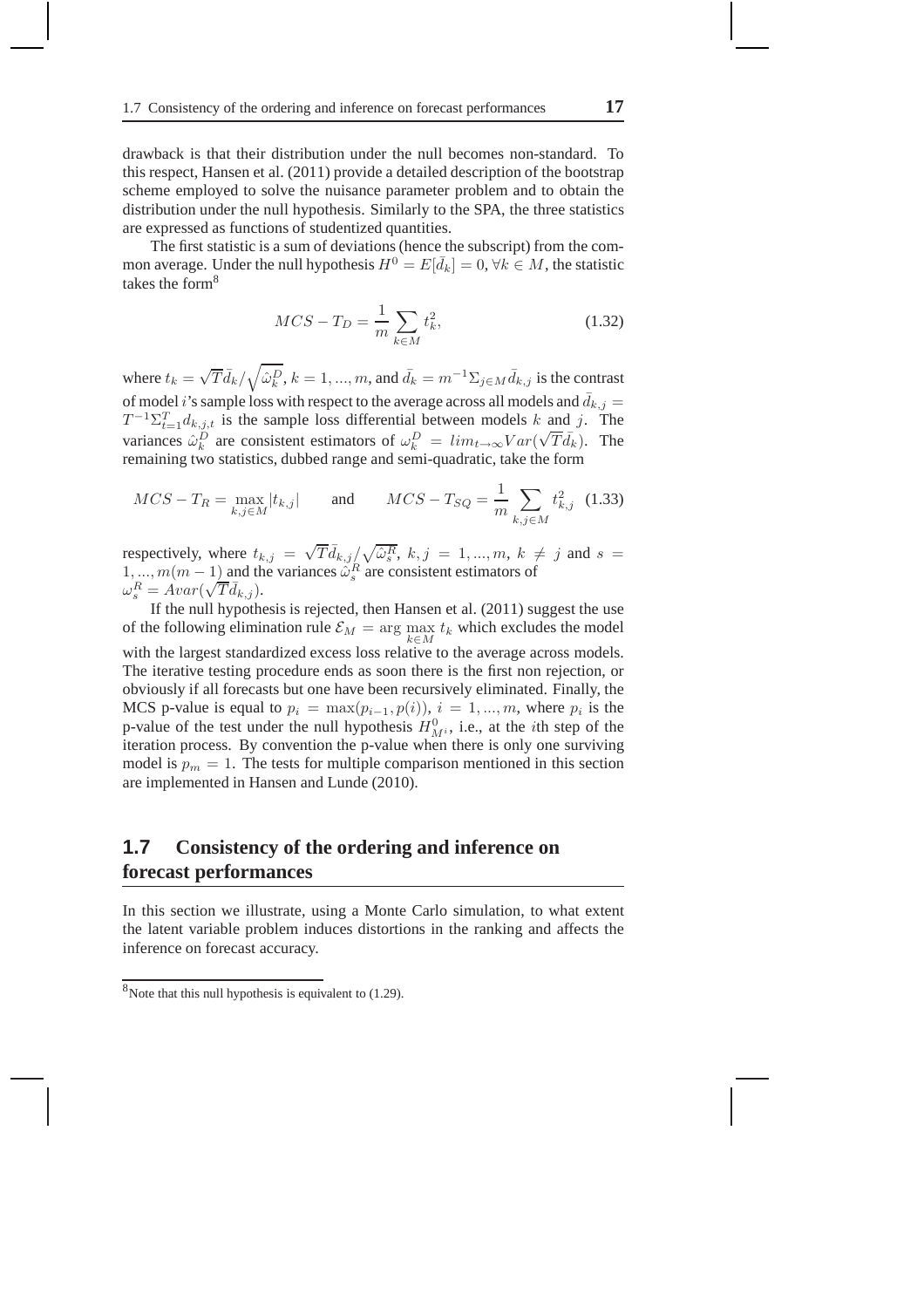We focus on univariate volatility models, whereas a similar exercise based on the comparison of multivariate models is presented in Laurent et al. (2009) and Laurent et al. (2011).

The forecast performances are measured by the following two loss functions

- **1.**  $L_{MSE}$ :  $L(\hat{\sigma}_t, h_{k,t}) = (\hat{\sigma}_t h_{k,t})^2$  (mean squared error)
- **2.**  $L_{LMSE}$ :  $L(\hat{\sigma}_t, h_{k,t}) = (log(\hat{\sigma}_t) log(h_{k,t}))^2$  (mean squared error of the log transform).

Note that, while  $L_{MSE}$  belongs to the family defined in (1.8) with  $\xi = 2$  (henceforth referred to as 'robust'), it is straightforward to show that  $L_{LMSE}$  violates (1.7) (henceforth 'non-robust'), that is

$$
L'_{LMSE} = \frac{\partial L(\sigma_t, h_t)}{\partial \sigma_t} = 2 \frac{\log(\sigma_t/h_{k,t})}{\sigma_t}
$$

$$
L''_{LMSE} = \frac{\partial^2 L(\sigma_t, h_t)}{(\partial \sigma_t)^2} = 2 \frac{1 - \log(\sigma_t/h_{k,t})}{\sigma_t^2},
$$

with the second derivative depending on  $h_{k,t}$ . The choice of  $L_{LMSE}$  is not coincidental. Patton (2009) quantifies, under different assumption on the distribution of the returns, the bias with respect to the optimal forecast when using this loss function. To illustrate the centrality of the role of the quality of the volatility proxy when the evaluation of forecast performances is based on a loss function that violates (1.7), consider the conditional expectation of the second order Taylor expansion of  $L_{LMSE}$  around the true value  $\sigma_t$ , i.e.

$$
E[L_{LMSE}(\hat{\sigma}_t, h_{k,t}) | \Im_{t-1}] \approx L_{LMSE}(\sigma_t, h_{k,t}) + L'_{LMSE}E[\eta_t | \Im_{t-1}] + 0.5L'_{LMSE}(\sigma_t, h_t)E[\eta_t^2 | \Im_{t-1}],
$$

where  $\eta_t = (\hat{\sigma}_t - \sigma_t)$ ,  $\sigma_t$  and  $h_{k,t}$  are  $\Im_{t-1}$  measurable and, since the volatility proxy is required to be conditionally unbiased,  $E[\eta_t | S_{t-1}] = 0$  and  $E[\eta_t^2 |$  $\Im_{t-1}$  < ∞ is the conditional variance of the proxy. Let us now define

$$
\Delta(h_{k,t}) = E[L_{LMS}(\hat{\sigma}_t, h_{k,t}) \mid \Im_{t-1}] - L_{LMSE}(\sigma_t, h_{k,t})
$$
  
\n
$$
= 0.5L_{LMSE}''(\sigma_t, h_{k,t})E[\eta_t^2 \mid \Im_{t-1}]
$$
  
\n
$$
\Delta(h_{j,t}) = E[L(\hat{\sigma}_t, h_{j,t}) \mid \Im_{t-1}] - L_{LMSE}(\sigma_t, h_{j,t})]
$$
  
\n
$$
= 0.5L_{LMSE}''(\sigma_t, h_{j,t})E[\eta_t^2 \mid \Im_{t-1}]
$$

for a pair of forecast  $k$  and  $j$ . Then we have

$$
\Delta(h_{k,t}) - \Delta(h_{j,t}) = 0.5 \left( L_{LMSE}''(\sigma_t, h_{k,t}) - L_{LMSE}''(\sigma_t, h_{j,t}) \right) E[\eta_t^2 | \Im_{t-1}]
$$
  

$$
\neq 0.
$$

Since, apart from coincidental cancelation,  $L_{LMSE}''(\sigma_t, h_{k,t}) \neq L_{LMSE}'(\sigma_t, h_{j,t}),$ then the order implied by the proxy is likely to differ from the one implied by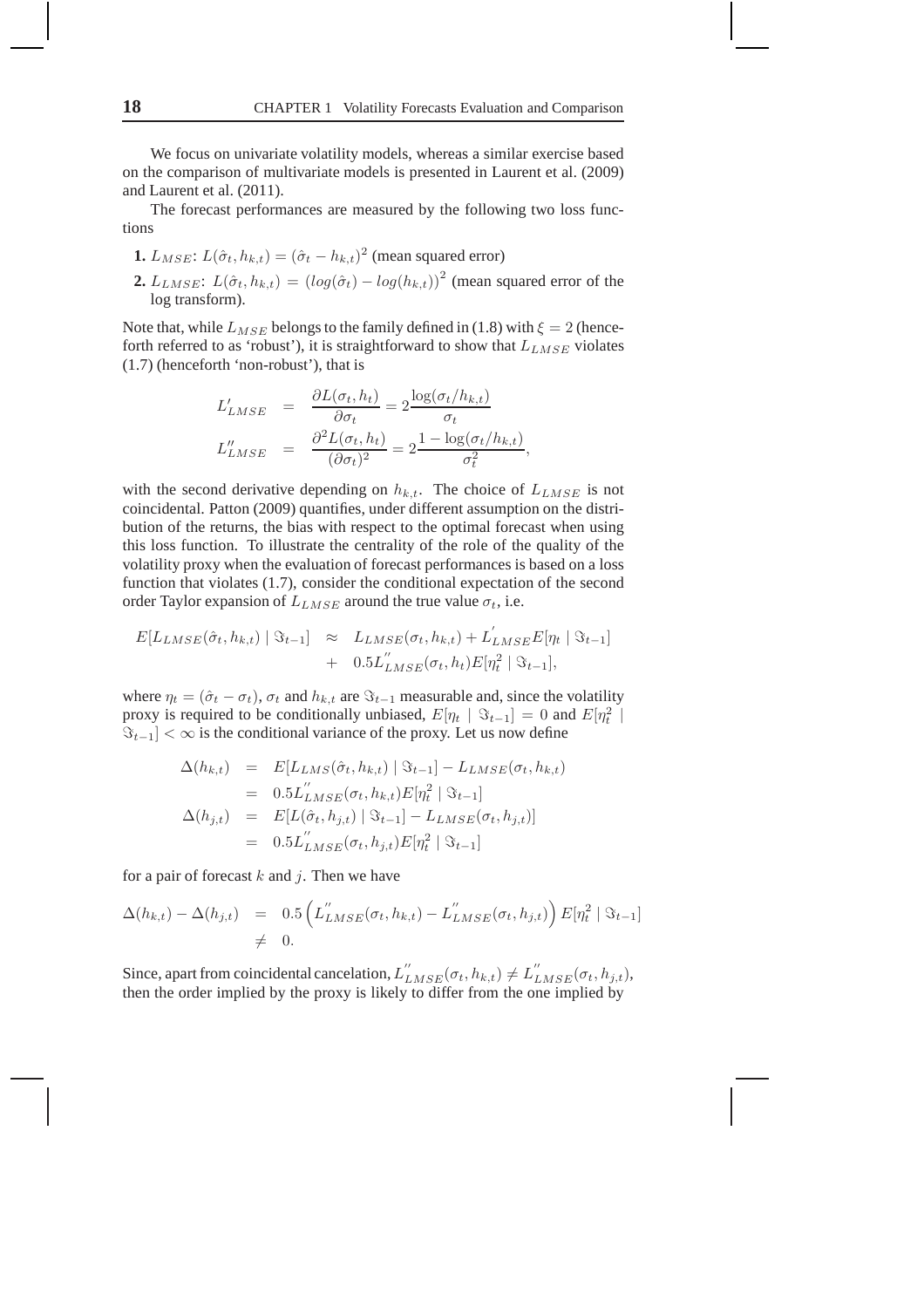the true variance and the bias in the ranking is more likely to appear as the quality of the proxy deteriorates. On the other hand, the true ordering is likely to be preserved as the proxy becomes nearly perfect, i.e.,  $E[\eta_t^2 | S_{t-1}] \to 0$ .

We generate artificial data from an Exponential GARCH(0,1) diffusion, see Nelson (1991a) for details, that is

$$
\begin{bmatrix}\n\text{dp(t)} \\
\text{d}\log(\sigma(t))\n\end{bmatrix} = \begin{bmatrix}\n0 \\
-0.1 - 0.05\log(\sigma(t))\n\end{bmatrix} dt\n+ \begin{bmatrix}\n\sigma(t) & -0.1\sqrt{\sigma(t)} \\
-0.1\sqrt{\sigma(t)} & 0.01 + 0.04(1 - 2/\pi)\n\end{bmatrix}^{1/2} \begin{bmatrix}\n\text{d}W_1(t) \\
\text{d}W_2(t)\n\end{bmatrix}, (1.34)
$$

where  $dW_i(t)$ ,  $i = 1, 2$  are two independent Brownian motions. The simulation is based on 500 replications. Using an Euler discretization scheme of (1.34), we approximate the continuous time process by generating 7200 observation/day. All the competing models are estimated by QMLE using data aggregated at daily frequency. The estimation is based on a fixed sample of size equal to 1500 days. The forecast evaluation sample amounts to 1000 days which are used for the one-step ahead forecasts evaluation. All programs have been written using OxMetrics (Doornik (2009)) by the authors. The estimation of the models and the MCS have been performed using the G@RCH (Laurent (2009)) and MULCOM (Hansen and Lunde (2010)) respectively.

The set of competing models includes, Exponential (Egarch) (Nelson (1991b)), Garch (Bollerslev (1986)), Gjr (Glosten et al. (1992)), Integrated (Igarch) (Engle and Bollerslev (1986)), RM (J.P.Morgan (1996)) and 2-Components Threshold Garch (2CThGarch) (Engle and Lee (1999)) models. The latent variance is computed as  $\sigma_t = \int_{t-1}^t \sigma(u) \, \mathrm{d}u$ ,  $t \in \mathbb{N}$ . The proxy is the realized variance of Andersen and Bollerslev (1998), i.e., the sum of intraday squared returns, and is computed using returns sampled at 14 different frequencies ranging from 1-minute to 1-day. The proxy is denoted  $\hat{\sigma}_{t,\delta}$ , where  $\delta =1$ m,5m,...,1h,...,1d represents the sampling frequency. In this setting the realized variance estimator is conditionally unbiased, allows to control for the accuracy of the proxy (through the level of aggregation of the data  $\delta$ ) and it is also consistent, i.e.,  $\hat{\sigma}_{t,\delta} \to \sigma_t$  as  $\delta \to 0$ . The underlying ordering implied by a given loss function, whether it is robust or not, is identified by ranking forecasts with respect to the true variance,  $\sigma_t$  (denoted as  $\delta = 0$  in Figure 1.1).

Figure 1.1(a) represents the ranking based on the average sample performances (over the 500 replications) implied by the robust loss function,  $L_{MSE}$ , for the true variance ( $\delta = 0$ ) and various levels of precision for the proxy  $(\delta = 1m$  to  $\delta = 1d$ ). The ranking appears stable and loss differentials between models remain constant independently of the level of accuracy of the proxy. Thus, the ranking obtained under  $\hat{\sigma}_{t,\delta}$  is consistent for the one under the true conditional variance  $\sigma_t$ , for all values of  $\delta$ .

When looking at the non-robust loss function,  $L_{LMSE}$ , the evidence of the objective bias is striking. In fact, although the consistency of the proxy ensures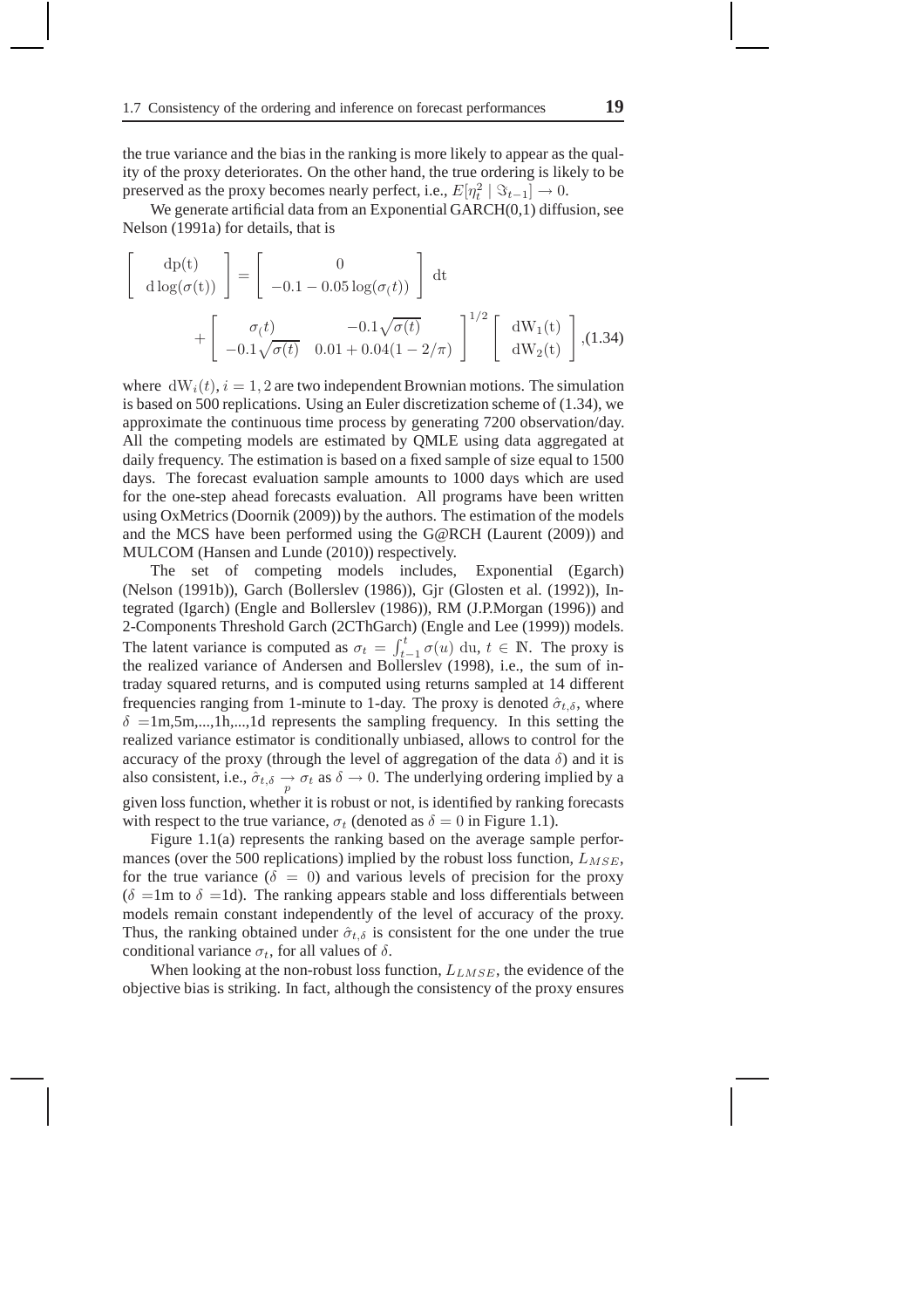convergence of the proxy-based ordering to the true one as  $\delta \rightarrow 0$ , which is the case when the ranking is based on  $\hat{\sigma}_{t,\delta}$  computed using returns sampled at frequency higher than 1-hour (Figure 1.1(b)), as the quality of the proxy deteriorates inferior models emerge. The relative performances of inferior models seems to improve rapidly and we observe major distortions at all levels of the ranking.

We now compare the forecast performances of our set of models using the MCS test. Ideally the MCS, i.e., the set of superior models, should be a singleton containing the true process, i.e., the Egarch. However, as the quality of the proxy deteriorates, losses and thus loss differentials, become less informative, which in turn makes more difficult to efficiently discriminate between models. Consequently we expect the set of superior models to grow in size as  $\delta$  increases. Figure 1.2 reports two statistics, the frequency at which the Egarch is in the MCS, which shows the size properties of the test (left) and the average number of models in the MCS, which is informative about the power properties of the test (right). As before, the results are reported as a function of the precision of the proxy,  $\delta$ . The levels of confidence considered are  $\alpha = [0.25, 0.1]$ . The statistic considered is the  $MCS - T_D$ . The number of bootstrap samples used to obtain the distribution under the null is set to 1000.



Figure 1.1 Ranking implied by  $L_{MSE}$  and  $L_{LMSE}$ . Ranking based on avg. perfor**mances (left) and avg. loss differentials from Egarch (right).**

When considering the robust  $L_{MSE}$ , and the evaluation is based on an accurate proxy, the MCS approach is able to correctly separate between superior and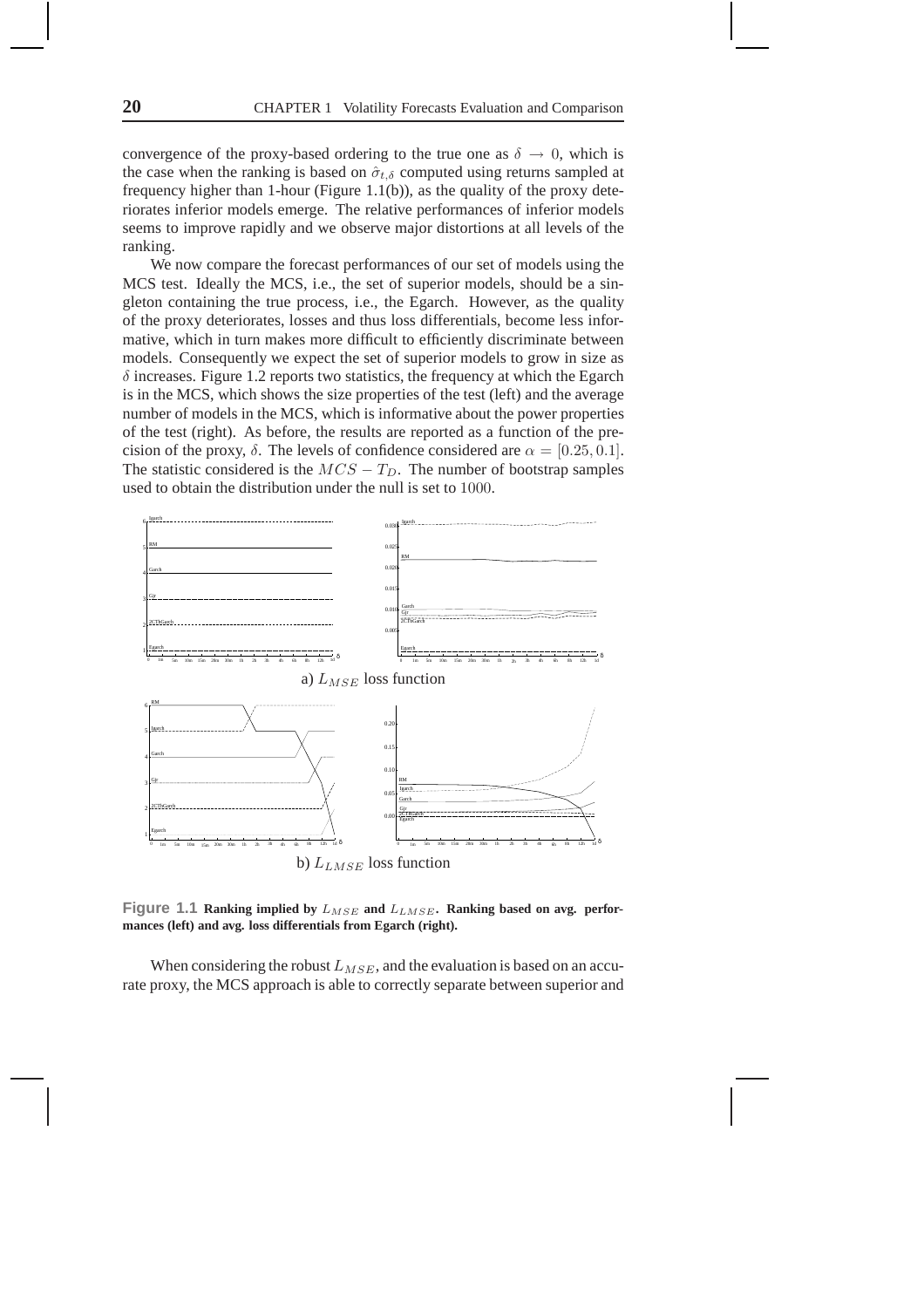poor performing models. The deterioration of the precision of the proxy only translates into a loss of power, i.e., a larger MCS. In fact, the MCS includes the true model with probability that converges to one. These results clearly demonstrate the value of high precision proxies. Estimators based on relatively high frequency returns provide sensible gains in power. The inference based on the non-robust  $L_{LMSE}$  is reliable only when a highly accurate proxy is available. In this case, as the quality of the proxy deteriorates we identify on average a smaller MCS but the probability that the set of superior models contains the true model reduces dramatically. As expected, the threshold, in terms of accuracy of the proxy, after which the MCS under  $L_{LMSE}$  breaks down coincides with  $\delta = 1$ h, i.e., when the objective bias starts affecting the ranking, see Figure 1.1 (b).



**Figure 1.2 Size (left) and power (right) indicators for the MCS test under**  $L_{MSE}$  **(solid) and** LLMSE **(dashed).**

Concluding, although the MCS testing procedure is formally valid, an unfortunate choice of the loss function can lead to undesired outcomes and results in an incorrect identification of the set of superior models.

#### **1.8 Conclusion**

In this chapter we provide an overview of methods for volatility forecast evaluation and comparison. We consider both the univariate and multivariate setting.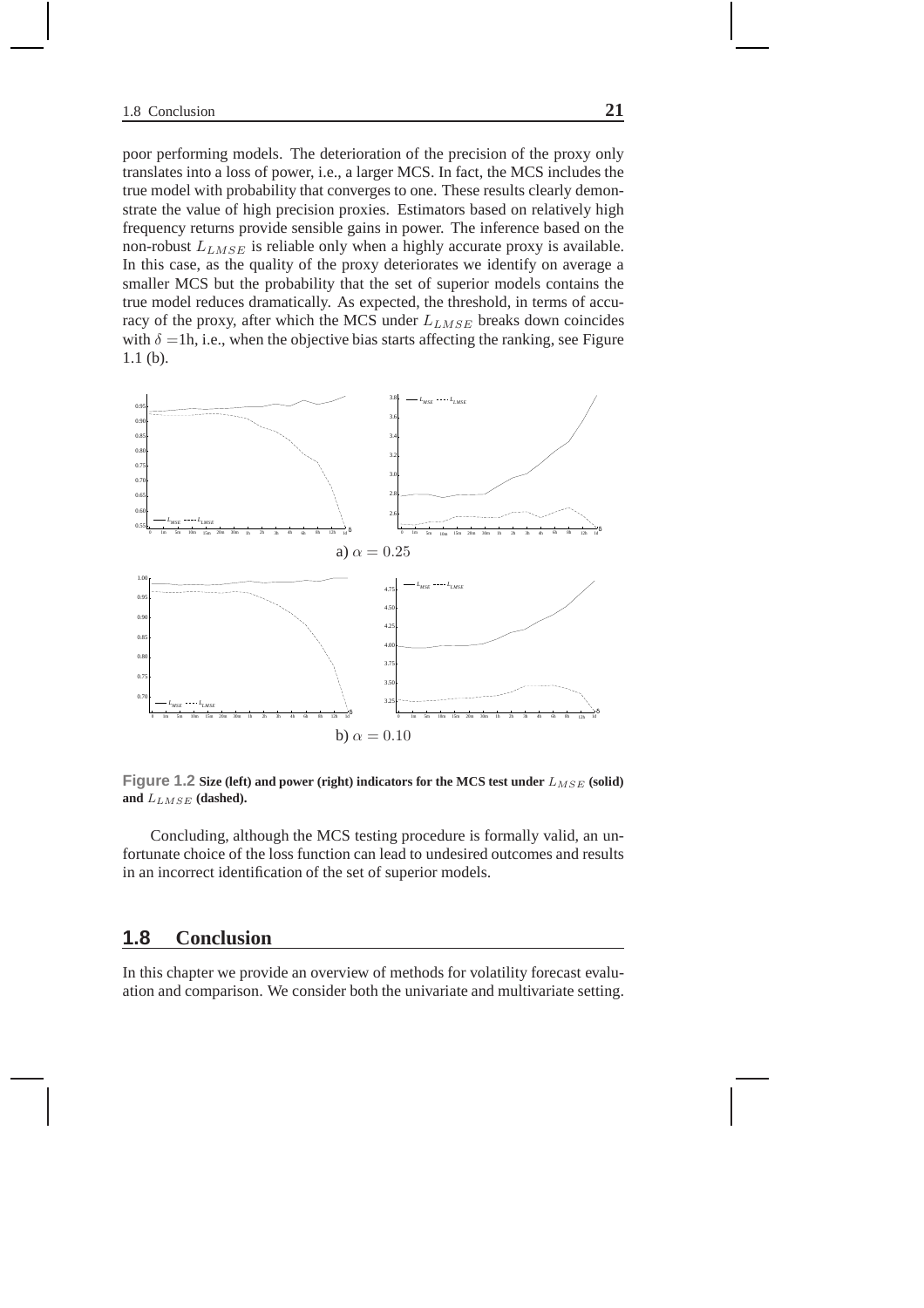We discuss a large variety of methodologies that can be classified into three groups, namely methods for the evaluation of the forecasting accuracy of single forecast, methods for pairwise comparison and methods for multiple comparison.

We pay particular attention to the problems that arise due to the latent nature of the conditional variance. In fact, being the variance unobservable the actual evaluation of the volatility forecasts, usually involving a loss function, requires the use of some proxy. Since this substitution may introduce dramatic distortions in the ordering between forecasts under evaluation, which can be avoided by an appropriate choice of the loss function, we elaborate on the admissible functional form of the loss function and discuss some examples.

We also emphasize the importance of high precision proxies. In fact, even if the forecast under evaluation is highly informative, the variable of interest is always some measure of forecast error. The informativeness of the latter, that allows to efficiently distinguish between superior and poor models, depends crucially on the quality of the proxy.

We show, using artificial data, how both size and power properties of some of the most well known tests for predictive accuracy behave under both robust and non-robust loss functions and different levels of accuracy of the volatility proxy.

In this chapter we focused on methodologies for forecasts evaluation and comparison where the forecast accuracy is measured by a statistical criterion, i.e., means of functions of predictions and predictions errors. At some point, the forecaster might be interested in the economic evaluation of the forecasts, for instance by means of an utility or profit function or yet any other economically meaningful application-specific evaluation criterion. However, to date a comprehensive investigation of the properties of economic loss function has not been addressed yet. In particular the robustness of the ordering when the evaluation is based on an imperfect volatility proxy remains an open issue and should be further investigated.

#### **Chapter References**

- Andersen, T. and T. Bollerslev (1998). Answering the skeptics: Yes, standard volatility models do provide accurate forecasts. *International Economic Review 39*, 885–905.
- Andersen, T., T. Bollerslev, F. Diebold, and P. Labys (2003). Modeling and forecasting realized volatility. *Econometrica 71*, 579–625.
- Andersen, T., T. Bollerslev, and N. Meddahi (2005). Correcting the errors: Volatility forecast evaluation using high-frequency data and realized volatility. *Econometrica 73*, 279–296.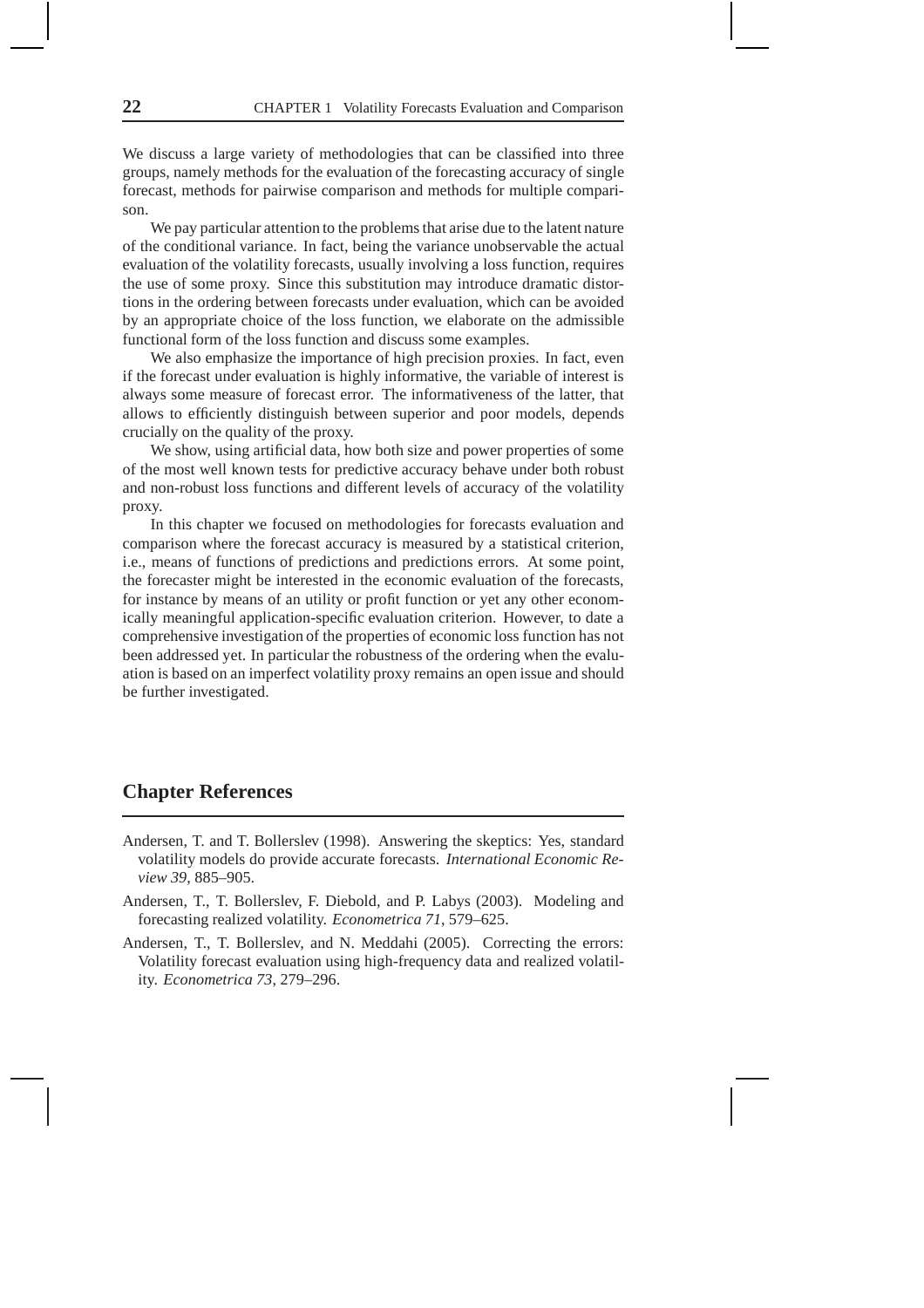- Ashley, R., C. Granger, and R. Schmelensee (1980). Advertising and aggregate consumption: An analysis of causality. *Econometrica 48*, 1149–1168.
- Barndorff-Nielsen, O., P. Hansen, A. Lunde, and N. Shephard (2008a). Designing realized kernels to measure the ex post variation of equity prices in the presence of noise. *Econometrica 76*(6), 1481–1536.
- Barndorff-Nielsen, O., P. Hansen, A. Lunde, and N. Shephard (2008b). Designing realized kernels to measure the ex post variation of equity prices in the presence of noise. *Econometrica 76*(6), 1481–1536.
- Barndorff-Nielsen, O. E. and N. Shephard (2002). Estimating quadratic variation using realised volatility. *Journal of Applied Econometrics 17*, 457–477.
- Bollerslev, T. (1986). Generalized autoregressive conditional heteroskedasticity. *Journal of Econometrics 31*, 307–327.
- Bollerslev, T. and J. Wright (2001). High-frequency data, frequency domain inference and volatility forecasting. *Review of Economics and Statistics 83*, 596–602.
- Brandt, M. W. and F. X. Diebold (2006). A no-arbitrage approach to range-based estimation of return covariances and correlations. *Journal of Busines 79*, 61–73.
- Clark, T. and M. McCracken (2001). Tests of equal forecast accuracy and encompassing for nested models. *Journal of Econometrics 105*, 85–110.
- Clark, T. and M. McCracken (2005). Evaluating direct multistep forecasts. *Econometric Reviews 24*, 369–404.
- Clark, T. and M. McCracken (2009). Nested forecast model comparisons: A new approach to testing equal accuracy. Federal Reserve of St. Louis Working Paper.
- Clark, T. and K. West (2006). Using out-of-sample mean squared prediction errors to test the martingale difference hypothesis. *Journal of Econometrics 135*, 155–186.
- Clark, T. and K. West (2007). Approximately normal tests for equal predictive accuracy in nested models. *Journal of Econometrics 138*, 291–311.
- Corradi, V., N. Swanson, and C. Olivetti (2001). Predictive ability with cointegrated variables. *Journal of Econometrics 104*, 315–358.
- Diebold, F. and R. Mariano (1995). Comparing predictive accuracy. *Journal of Business and Economic Statistics 13*, 253–263.
- Doornik, J. (2009). *Object-Oriented Matrix Programming Using Ox*. London: Timberlake Consultants Press.
- Engle, R. and T. Bollerslev (1986). Modelling the persistence of conditional variances. *Econometric Reviews 5*, 1–50.
- Engle, R. and G. Lee (1999). *A Permanent and Transitory Component Model of Stock Return Volatility,* , pp. 475–497. Cointegration, Causality, and Forecasting: A Festschrift in Honor of Clive W.J. Granger. Oxford University Press - R. Engle and H. White eds.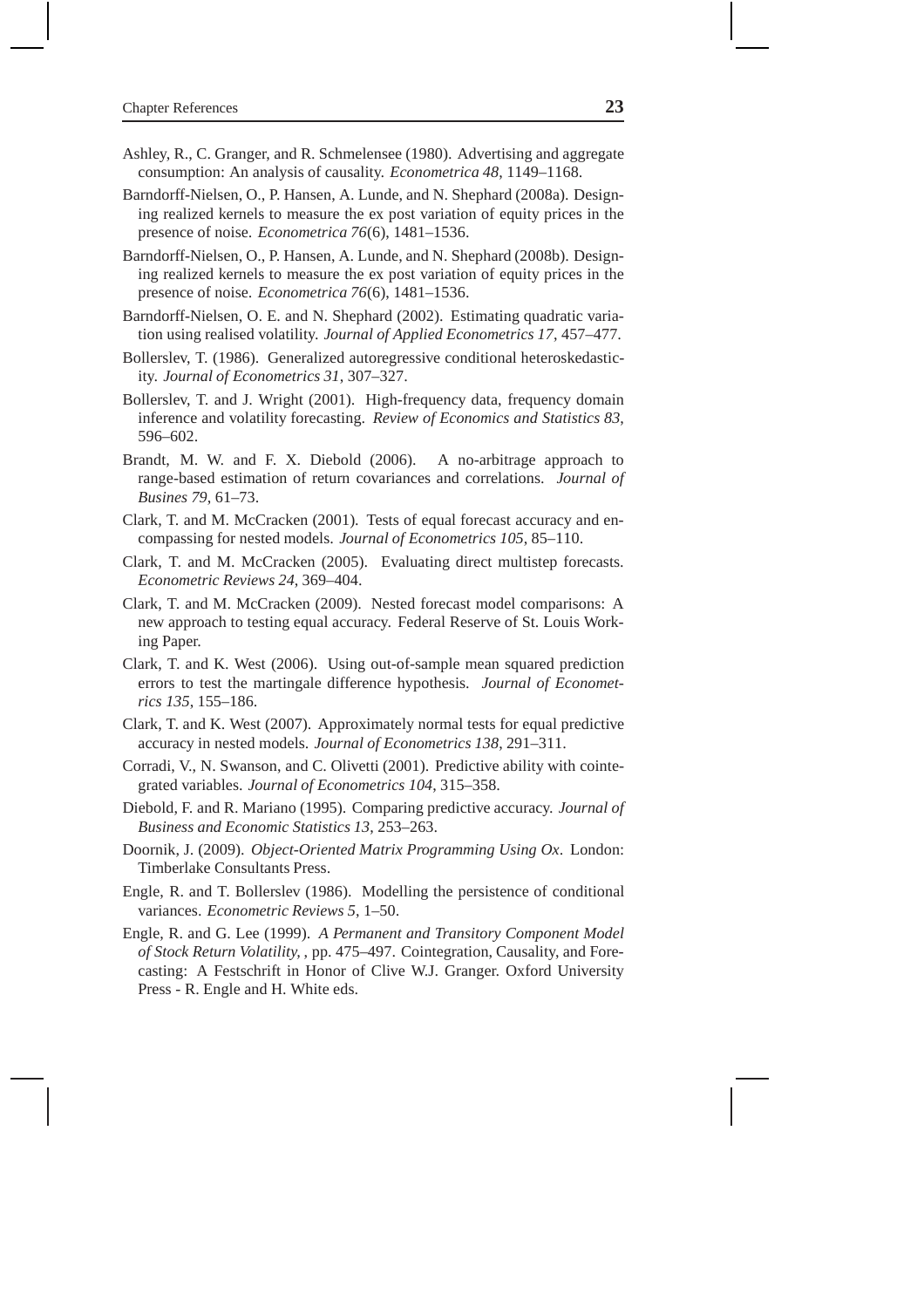- Figlewsky, S. and P. Wachtel (1981). The formation of inflationary expectation. *Review of Economics and Statistics 63*, 1–10.
- Garman, M. and M. Klass (1980). On the estimation of securities price volatilities. *Journal of Business 53*, 67–78.
- Giacomini, G. and H. White (2006). Tests of conditional predictive ability. *Econometrica 74*, 1545–1578.
- Glosten, L., R. Jagannathan, and D. Runkle (1992). On the relation between the expected value and volatility of the nominal excess return on stocks. *Journal of Finance 46*, 1779–1801.
- Gourieroux, C. and A. Monfort (1995). *Statistics and Econometric Models*. Cambridge University Press.
- Gourieroux, C., A. Monfort, and A. Trognon (1984). Pseudo maximum likelihood methods theory. *Econometrica 52*, 681–700.
- Granger, C. and P. Newbold (1977). *Forecasting Economic Time Seies*. Academic Press.
- Hansen, P. (2005). A test for superior predictive ability. *Journal of Business and Economic Statistics 23*, 365–380.
- Hansen, P. and A. Lunde (2005). A forecast comparison of volatility models: Does anything beat a GARCH(1,1). *Journal of Applied Econometrics 20*, 873–889.
- Hansen, P. and A. Lunde (2006a). Consistent ranking of volatility models. *Journal of Econometrics 131*, 97–121.
- Hansen, P. and A. Lunde (2006b). Realized variance and market microstructure noise. *Journal of Business and Economic Statistics 24*, 127–218.
- Hansen, P. and A. Lunde (2010). Mulcom 2.00, an  $\alpha^{tm}$  software package for multiple comparisons. http://mit.econ.au.dk/vip\_htm/alunde/mulcom/mulcom.htm.
- Hansen, P., A. Lunde, and J. Nason (2011). The model confidence set. *Econometrica 79*, 453–497.
- Jorion, P. (1995). Predicting volatility in the foreign exchange market. *Journal of Finance 50*, 507–528.
- J.P.Morgan (1996). *Riskmetrics Technical Document, 4th ed.* New York: J.P.Morgan.
- Keane, M. and D. Runkle (1990). Testing the rationality of price forecasts: New evidence from panel data. *American Economic Review 80*, 714–735.
- Laurent, S. (2009). *G@RCH 6. Estimating and Forecasting Garch Models*. London: Timberlake Consultants Ltd.
- Laurent, S., J. Rombouts, and F. Violante (2009). On loss functions and ranking forecasting performances of multivariate volatility models. Cirano discussion paper 2009-45.